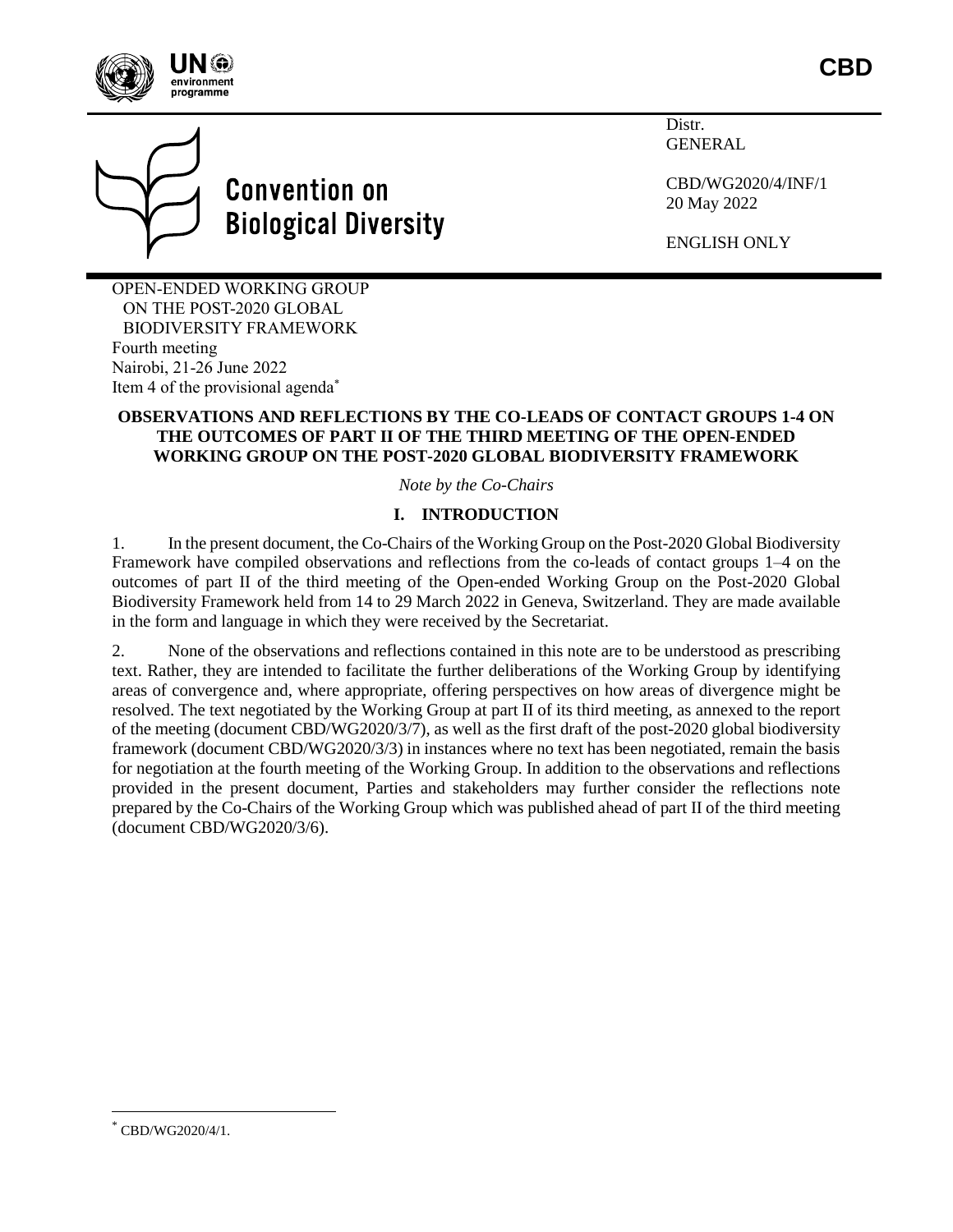# **OBSERVATION AND REFLECTIONS BY THE CO-LEADS OF CONTACT GROUP 1 GOALS, MILESTONES, SECTIONS A TO E**

#### **2030 MISSION**

"To [take][catalyze the necessary means of implementation to support] urgent[, ambitious] [and transformative] action across society to [halt and reverse biodiversity loss and achieve a [biodiversity [net] gain for a nature-positive world][[net] gain for biodiversity][nature-positive world][[conserve and sustainably use biodiversity[, including restoration] and ensure the fair and equitable sharing of benefits from the use of genetics resources], [to put biodiversity on a path to recovery] [achieve a nature-positive world] by 2030] [contributing to the Sustainable Development Goals] [for the benefit of planet and people][, supporting sustainable development and addressing inequalities among and within societies] [by 2030]".

*Alt* 1. Zero [net] loss of nature from 2020, [net] positive by 2030, and full recovery by 2050 – for the benefit of all people and life on Earth.

*Alt* 2. By [2030][2050] halt and reverse the loss of biodiversity and put nature on a [fair and equitable] path to recovery for the benefit of [present and future generations][all people and the planet].

*Alt* 3. Act now to [conserve][protect], restore, use sustainably, and fund for [reversing biodiversity loss][achieving a [net] gain for biodiversity and] for the benefit for planet and people.

# **REFLECTIONS AND OBSERVATIONS BY THE CO-LEADS**

1. The Contact group considered the mission statement in its third meeting. Delegates agreed on the importance of the mission and reiterated that it should be a clear, concise and measurable expression of ambitions. Delegates shared several useful suggestions for strengthening the mission and making it more accessible to the public at large. Important elements identified that should be reflected in the mission were as follows:

- (a) Urgent, transformative change;
- (b) Reversing biodiversity loss;
- (c) Net gain for biodiversity and nature positive world;
- (d) Fair and equitable sharing of benefits;

(e) Contribution to sustainable development (or more specifically, the Sustainable Development Goals).

2. Relevantly, in a related discussion under contact group 1, delegates unanimously expressed their support for 2030 to remain the reference timeframe of the post-2020 global biodiversity framework.

## **GOAL A**

The [[socio]-ecological [resilience]] integrity [, area] and connectivity of [all][both natural [and managed] terrestrial, freshwater, coastal and marine] ecosystems is [maintained or] enhanced [with no further loss of highly intact or threatened ecosystems], [preventing collapse of]] all ecosystems is maintained or enhanced, increasing[, ensuring] [increasing the area,] connectivity [and integrity of these ecosystems]] [and increasing] [by at least [5] per cent by 2030 [improve resilience in the most vulnerable ecosystems] and [15][20] per cent by 2050 ] [the area and ], the ecological integrity] of a full range of natural ecosystems] [the protection of threatened or restoration of depleted ecosystems.]

The [human-induced] extinction of all [known threatened] species [is [minimized][halted] [[overall] extinction risk is reduced for at least 20% of threatened taxa by 2030] [having by 2030 halted or reversed the increase in the extinction rate]. The [average] abundance and distribution of depleted populations of [wild [and domesticated][all]] [native] species is increased by at least 20 per cent by 2030 [maintained at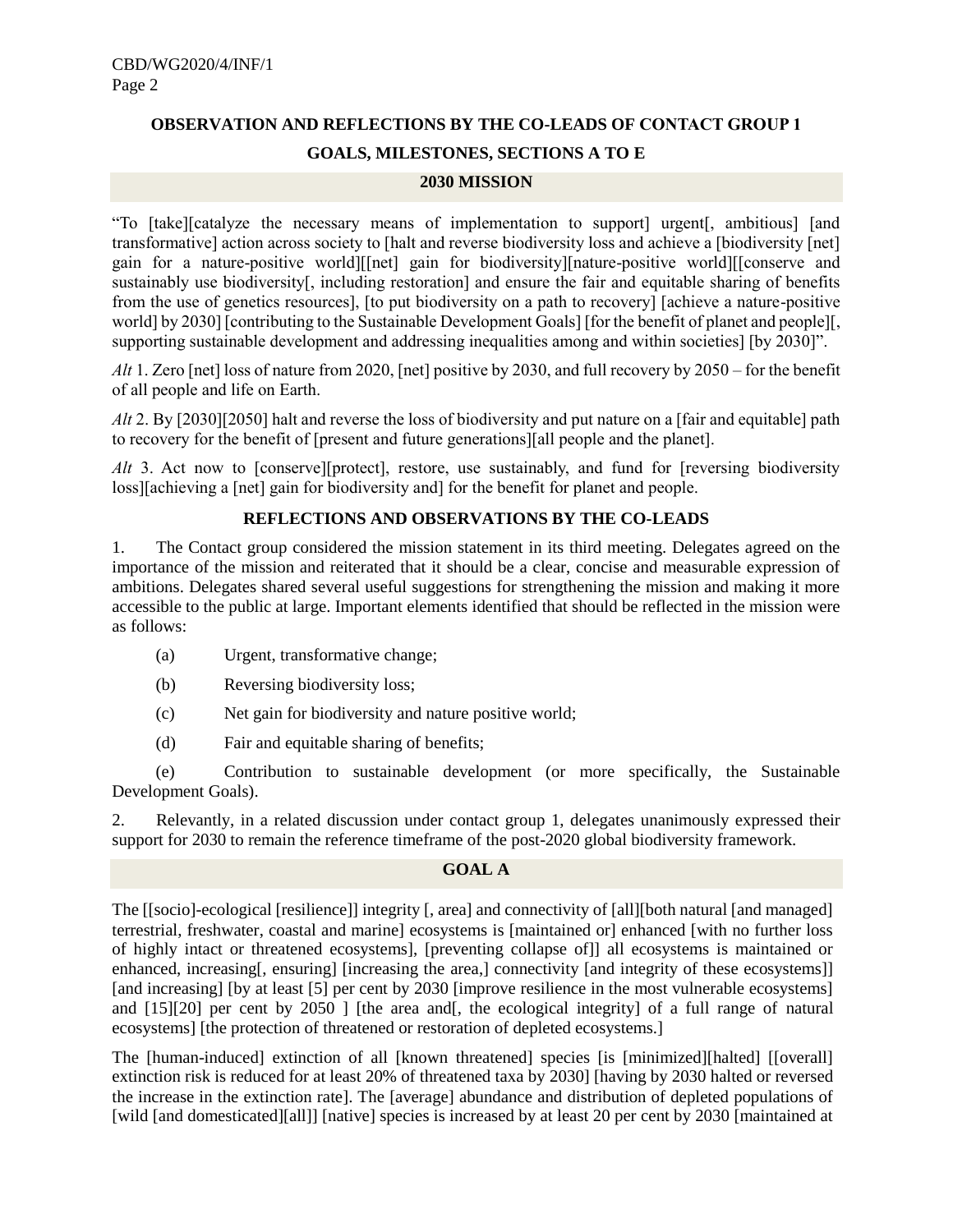or enhanced] to healthy and resilient levels] [, and their genetic diversity [and adaptive potential] is safeguarded[, to [maintain][ensure] their adaptive potential]] [with[.]

[All genetically distinct populations and] [[[a] A]t least [90][95][X] per cent of] genetic diversity among and within [all] [known] [populations of] [wild and domesticated] species is [maintained][safeguarded, maintaining their adaptive potential].]

*Alt* 7. Biodiversity is conserved, maintaining and enhancing the [area,] connectivity [, restoration] and integrity of all [terrestrial, freshwater, coastal and marine] ecosystems [and reducing the risk of ecosystem collapse], halting [from now] [human induced] extinctions [and reducing extinction risk [[to zero by 2050]], supporting healthy and resilient populations of [native] species, maintaining genetic diversity of populations and their adaptive potential [*numerical values to be added*].

# **REFLECTIONS AND OBSERVATIONS BY THE CO-LEADS**

3. The Parties agreed that Goal A is technical and complex as it incorporates important elements across the three component levels of biodiversity (ecosystems, species, and genetic diversity). There was an agreement that these three levels should be reflected in Goal A, either with specific language in separate paragraphs based on the text of the first draft or in a condensed wording (alt). While a proposal for a shorter concise text was made in the alt and received some support, many Parties voiced that since Goal A covers multiple elements, conciseness should not come at the cost of oversimplification. The Parties reiterated the importance of ensuring that Goal A is ambitious but also measurable.

4. There was extensive debate on the framing of the goals as key communication tools for the post-2020 global biodiversity framework as well as the need to use simple language that is both easy to relate to for non-experts and remains inspirational.

5. The extensive debate on the approaches to Goal A is commensurate with the number of brackets in both texts.

6. Important elements for further deliberation and consensus-building may include the following:

(a) The concept of no net loss is important for some delegations;

(b) Goal A should remain focused on the conservation aspects of the framework, hence "ecological integrity" and "connectivity" are both critical concepts to be maintained in the text of Goal A;

(c) Specific consideration of extinction risk rather than rate of extinction as the former is more difficult to measure;

(d) Integration of the milestones into Goal A was seen as an important element by some delegations;

(e) Inclusion of numeric aspects in Goal A as a primary tool for articulating the proposed 2030 targets taking into account that integrating milestones into the goals would inherently include numeric values was considered important by some delegations;

(f) Goal A can be considered as amenable to inclusion of numeric values as the three elements – ecosystems, species and genetics have a quantifiable element. If the numeric values are removed from the text of Goal A it would become very generic and it would be difficult to measure outcomes/progress/success.

#### **GOAL B**

*Alt* 1. Nature's contributions to people [, including ecosystem services] are valued, enhanced and maintained through conservation, restoration and sustainable use supporting the global development agenda for the benefit of all [present and future generations] [and the right to a clean, healthy and sustainable environment].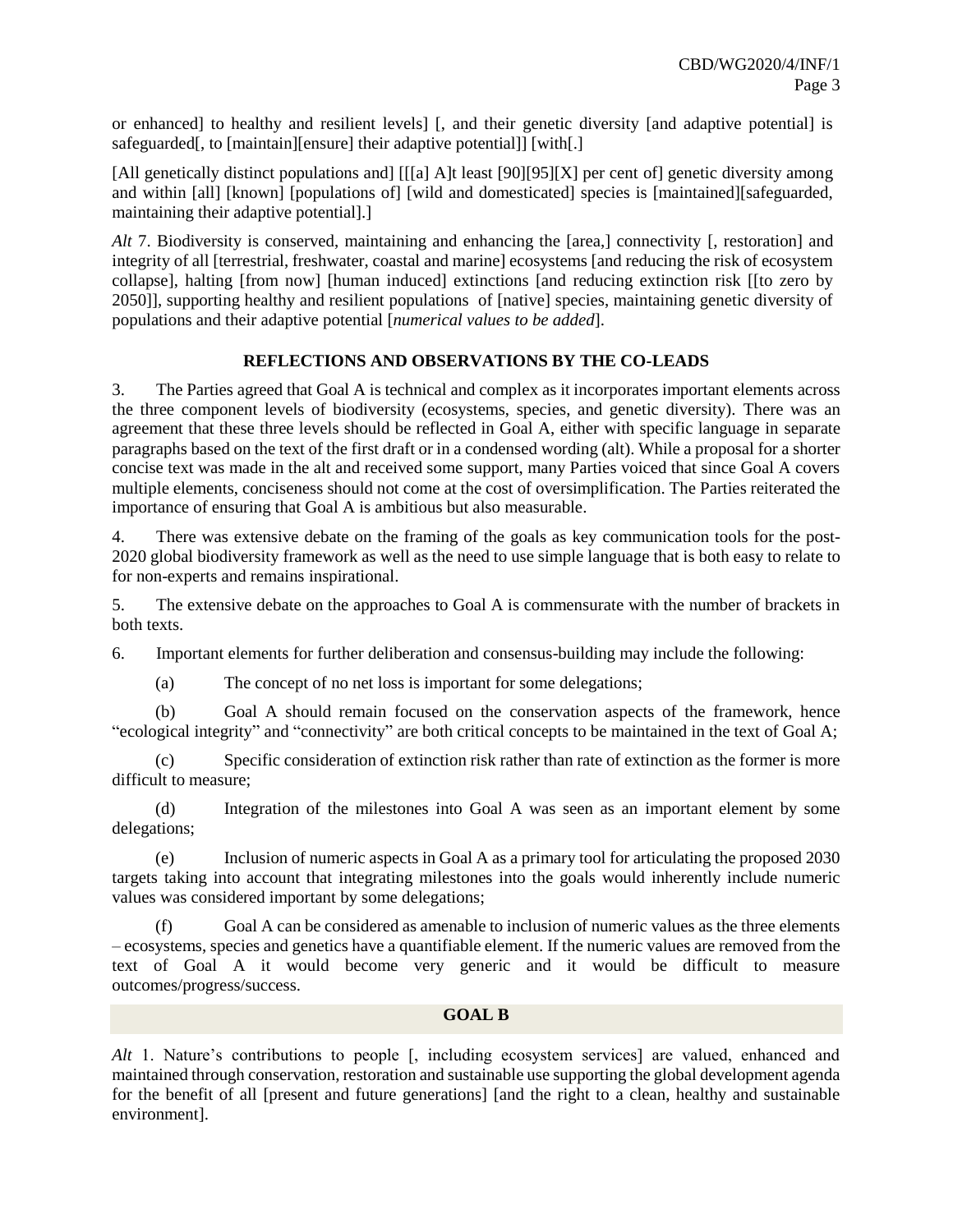CBD/WG2020/4/INF/1 Page 4

*Alt* 2. Biodiversity is sustainably used and managed [ensuring the long-term integrity of ecosystems], and [nature's contributions to people][, including] ecosystem services are valued, maintained and enhanced, achieving sustainable development [with those ecosystem services currently in decline being restored by 2030] [[in an equitable manner] and achieving a reduction of ecological footprint [in an equitable manner] of [X%] by 2030 and of [Y%] [within planetary boundaries by 2050. ]] [and [the fulfilment of all human rights including] the right to a clean, healthy and sustainable environment].

# **REFLECTIONS AND OBSERVATIONS BY THE CO-LEADS**

7. There was general agreement that the non-paper text provided by the co-leads offered a good basis for further discussions. The goal is about the sustainable use of biodiversity – one of the three objectives of the Convention– and should be easy to communicate to the outside world. The contact group continued to grapple with the notion, supported by many, that the goals should be aspirational and in that regard not include numerical elements. However, the ongoing discussions on integrating the milestones, as appropriate, would effectively introduce a numerical element into the goals. In this regard, several Parties reserved their right to come back to the text of Goal B once there is a final decision on milestones. This divergence was evident in the various perspectives shared on Goal B.

8. Several perspectives were shared that highlighted the following areas of divergence:

(a) Concept of "planetary boundaries" is not universally understood or conceptualized;

(b) Whether restoration should be explicitly mentioned as it represents one of several measures through which ecosystems are valued, maintained and enhanced and is thus inferred;

(c) Reference to nature's contributions to people (including ecosystem services) rather than a broad reference to biodiversity being sustainably used and managed.

# **GOAL C**

[*Alt* 1. The benefits arising from the sustainable use of biodiversity, including biological and genetic resources, [and its derivatives,] digital sequence information and associated traditional knowledge are shared fairly and equitably, [in particular with indigenous peoples and local communities] with a substantial increase in monetary and non-monetary benefits shared, thereby contributing to the conservation and sustainable use of biodiversity and alternative international ABS instruments.

*Alt* 2. Monetary and non-monetary benefits arising from the utilization of genetic resources [in any format] and/or traditional knowledge associated with genetic resources are [substantially increased and] shared fairly and equitably [, with an increase in open and appropriate access] [and contribute to] [for] the conservation and sustainable use of biodiversity in support of the SDGs.

*Alt* 3. The monetary and non-monetary benefits from the utilization of genetic resources [in any form] are shared fairly and equitably and substantially increased [thereby contributing to the conservation and sustainable use of biodiversity].]

# **REFLECTIONS AND OBSERVATIONS BY THE CO-LEADS**

9. The contact group agreed that this goal is primarily focused on the third objective of the Convention and there was broad support for the co-lead's non paper text and for proposed brackets to be removed. The discussions were constrained by the ongoing deliberations on the inclusion of numerical aspects into the goals as well as the integration of the milestones. While there was broad agreement on the scope of this goal, some issues remain pending:

(a) Inclusion of specific reference to DSI or placeholder language for final DSI outcome;

(b) The reference to 'substantial increase' received broader support and some delegates expressed continued caution at the suitability of including a numerical element;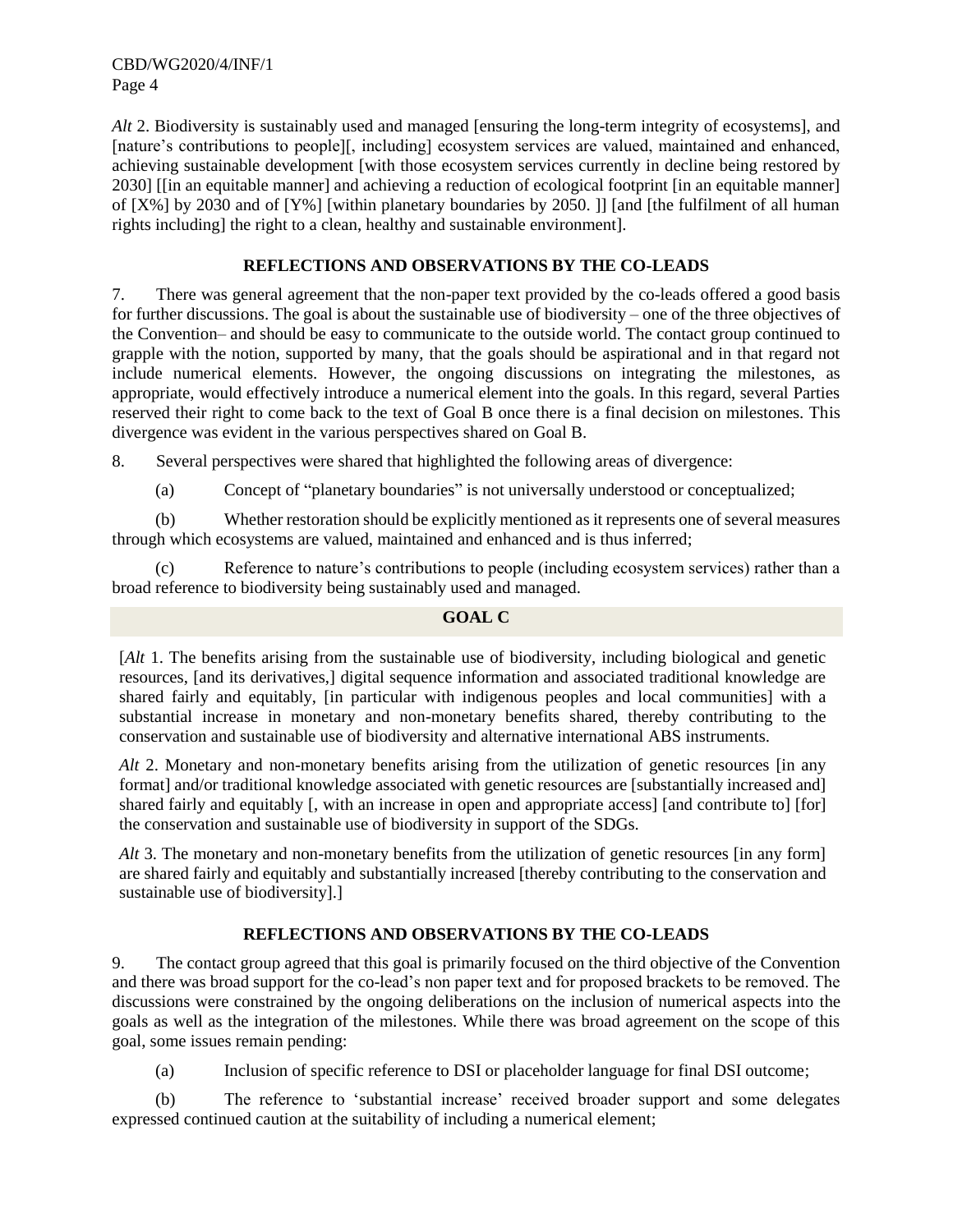(c) Some Parties requested that a definition of derivatives be included in the glossary before they could consider its inclusion in Goal C;

(d) Recognition of the post-2020 global biodiversity framework as having a wider application than the Nagoya Protocol and should thus avoid protocol-specific language such as "derivatives";

(e) Facilitating an increase in open and appropriate access to genetic resources leading to enhanced monetary and non-monetary benefits;

(f) Recognition of the plurality of ABS instruments and processes.

## **GOAL D**

[In accordance with Article 20 of the Convention] [Building on past investments,] [By 2050,] [Address] the [biodiversity finance] gap [between available financial resources [from all sources] and other means of implementation, and those necessary] to achieve the 2050 Vision and the goals and targets of the post-2020 global biodiversity framework [is closed], [prioritizing a significant increase in public resources, and through direct access modalities] [and by 2030,] resources from all sources have been significantly increased [including non-financial means of implementation [by \$X by 2030 and \$Y by 2050][by % of GDP and used efficiently and effectively], [financing harmful to biodiversity is] [reduced by \$X by 2030][and [eliminated] by 2050]]] and enhance capacity building and development, technical and scientific cooperation, and technology transfer, and [all financial resources][public and private financial flows] are aligned with [the 2050 Vision and the goals and targets of this framework [and effective mainstreaming of biodiversity across all policies and sectors [across all national levels] is achieved]][biodiversity objectives][CBD objectives].

*Alt* 1. [Building on past investments,] National and international public and private financial flows are aligned with the [post-2020 global biodiversity framework and the] Vision of Living in Harmony with Nature, [and in ways consistent with nature-positive, carbon neutral, and pollution-free development pathways] harmful flows have been [[identified,][reformed or [eliminated]] removed][reduced], resources from all sources [, including non-financial means of implementation] have been increased, and efficiently deployed, biodiversity values have been mainstreamed [across all policies and sectors] [enhance the capacity building and development, technical and scientific cooperation, and technological transfer], and the necessary enabling policies, transparency requirements, and other means of implementation have been secured.

*Alt* 2. [Building on past investments,]The gap between available financial resources [from all sources] and other means of implementation necessary to achieve the [2050 Vision[and the targets of the post-2020 global biodiversity framework]][post-2020 global biodiversity framework] is [closed][, in an efficient and effective way][national and international public and private financial flows are aligned with the 2050 Vision][and in ways consistent with nature-positive, carbon neutral, and pollution-free development pathways][[addressed] [, including by [significantly and progressively] increasing financial resources, capacity building, [technical assistance] and technology transfer [and the effective mainstreaming of biodiversity across all policies, sectors and national levels] provided for implementation in developing countries]].

Alt 3. Adequate [means of implementation and] resources [numerical values to be added] to fully implement the GBF are secured [from all sources] and are accessible to all Parties [in accordance with Article 20 of the Convention] [with public and private financial flows aligned with the 2050 Vision][and in ways consistent with nature-positive, carbon neutral, and pollution-free development pathways].

*Alt* 4. The 2050 Vision of Living in Harmony with Nature is achieved with the support of the [global biodiversity fund], [significantly and progressively] increasing multilateral financial resources, capacity-building and technology transfer provided for developing country Parties.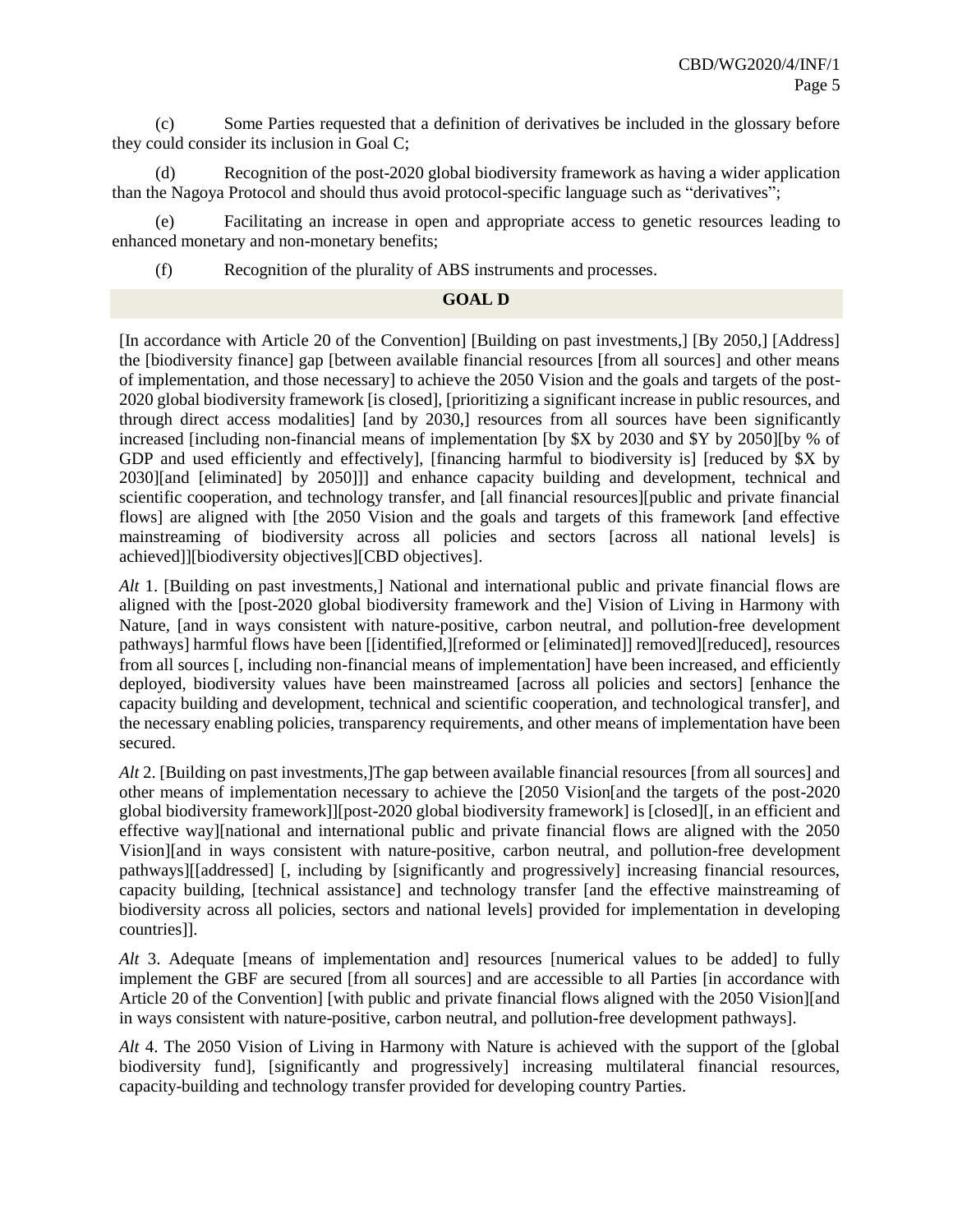# **REFLECTIONS AND OBSERVATIONS BY THE CO-LEADS**

10. The contact group considered the co-lead's non-paper a good basis for negotiation and broadly agreed on the elements presented in the goal, in particular the notion of closing the global biodiversity finance gap. There was an emerging consensus that this goal also covers enhancing capacity-building and development, technical and scientific cooperation and technology transfer. There were differences expressed on a number of elements and as a result several alternative texts were proposed that emphasized slightly different aspects such as:

(a) Reference to "building on past investments";

(b) The notion "efficient and effective use of resources";

(c) Inclusion of effective mainstreaming of biodiversity as a potential mechanism for resource mobilization;

(d) Some support was expressed for a formulation that included reference to national and international public and private financial flows that are aligned with the vision of living in harmony with nature;

(e) Additional concepts such as 'nature-positive, carbon-neutral and pollution free development pathways' were suggested;

(f) Several delegations indicated that the goal should have ambitious language and not include any numerical aspects as these would be better covered in the targets;

(g) The idea of establishing the global biodiversity fund was also introduced and supported by some delegations.

# **MILESTONES**

11. A reflection note on this element will be provided separately.

# **SECTION B.***BIS*

The full compiled text is contained in the annex to recommendation 3/1 and not reproduced here.

# **REFLECTIONS AND OBSERVATIONS BY THE CO-LEADS**

12. There was overall strong support for having Section B.*bis* as part of the post-2020 global biodiversity framework, with many Parties. Some Parties and observers expressed the view that Section B.*bis* should not result in removal of important principles and standards (such as rights-based approaches, rights of indigenous peoples and local communities, and gender and youth) from the goals, targets and other sections of the framework, as appropriate. There was also a suggestion to make the title of the section more relevant and informative by rewording it to "Principles and Approaches for the implementation of the framework".

13. While it would be premature to provide reflections on the precise content of the section as it has yet to be negotiated, Parties and stakeholders may wish to consider the following observations:

(a) Clarity: for Section B.*bis* to be meaningful, it should be as clear and concise as possible, meaning reducing duplication and repetition of similar concepts with minor variation in wording;

(b) scope: As a section of guiding principles and approaches placed prominently early on in the text of the post-2020 global biodiversity framework, Section B.*bis* would apply to the framework as a whole. Thus, a guiding principle or approach included in this section, for example on gender, rights of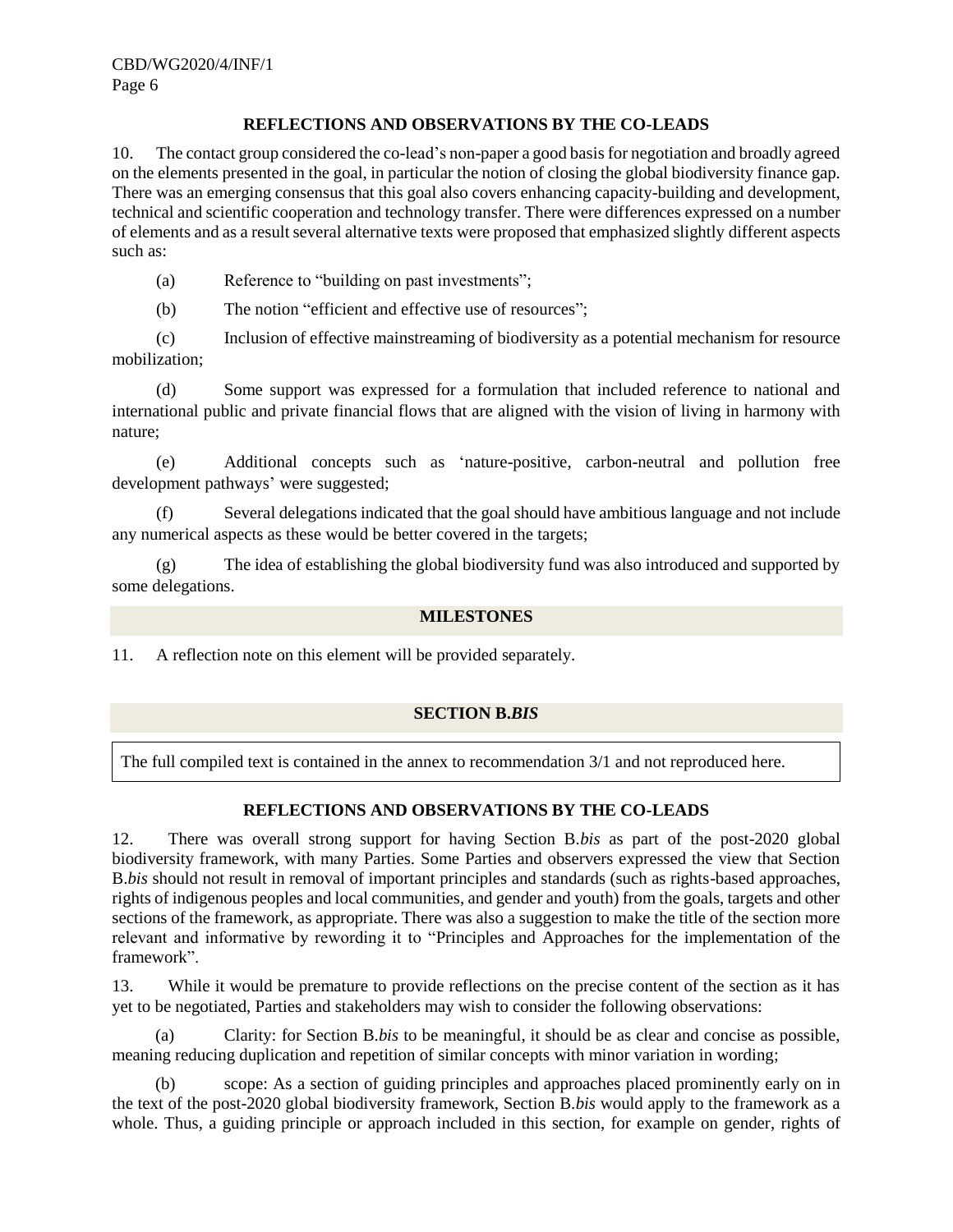indigenous peoples and local communities, or the diversity of worldviews, values and knowledge systems, would apply to the all parts of the framework equally;

(c) Keeping this in mind, Section B.*bis* is an important and integral element of the framework as well as an opportunity to streamline the overall text of the framework as these guiding principles and approaches would not need to be repeated under every single goal and target, thus enhancing the framework's clarity, comprehension and communicability.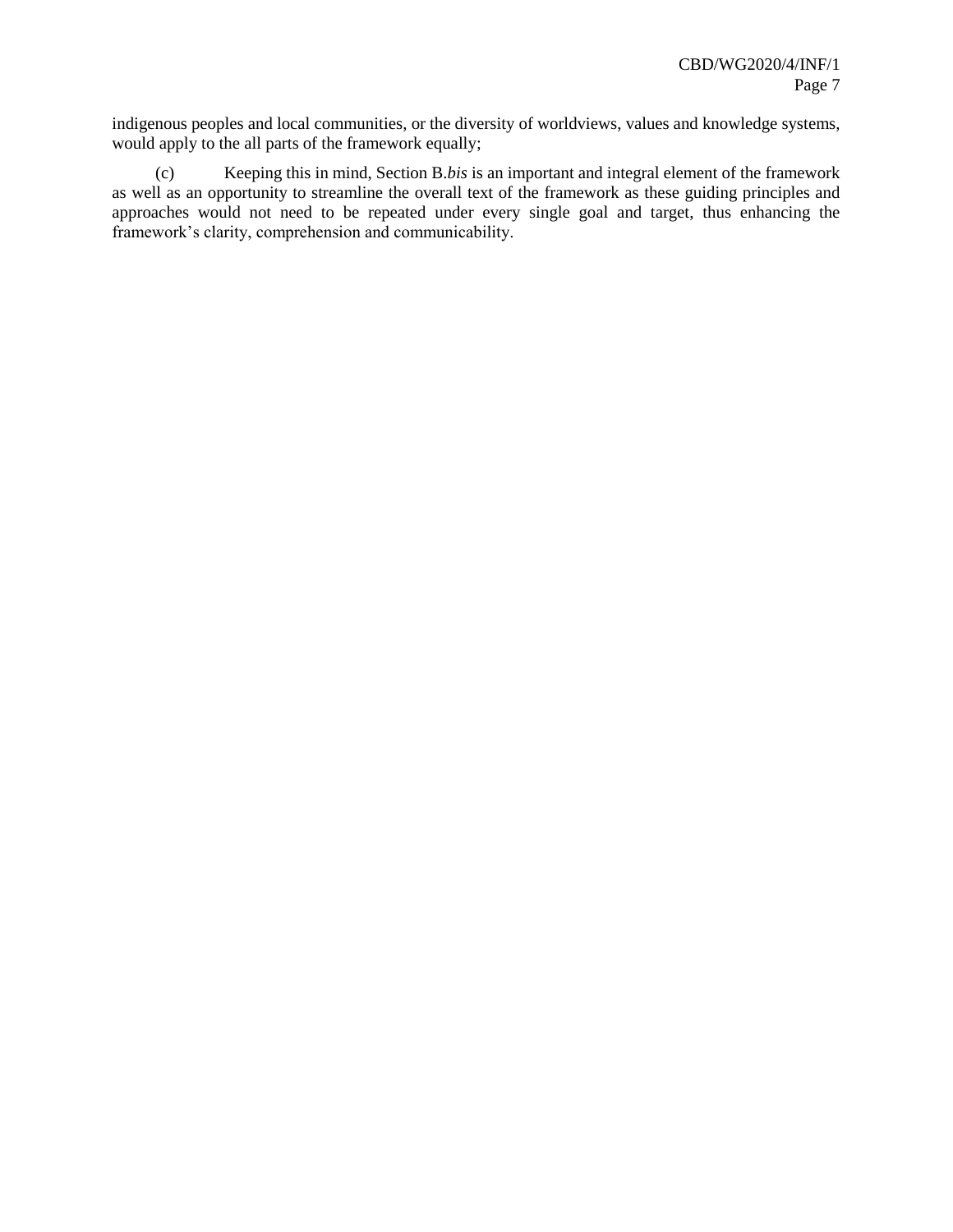# **OBSERVATION AND REFLECTIONS BY THE CO-LEADS OF CONTACT GROUP 2 TARGETS 1 TO 8**

*Reducing threats to biodiversity*

## **Target 1**

[Ensure that [all]**/[at least X%] [**[terrestrial, **[inland water,][and]** freshwater, marine [and coastal]]**/**[land and [sea]/[ocean]] areas**]/[ecosystems]** globally are under **[effective management processes, including]** integrated biodiversity**[-driven and]**-inclusive [and participatory] [landscapelevel] spatial planning [and/or **effective management processes][, improving connectivity], [to minimize the impact of sectors responsible for]/[**addressing] land- [freshwater-] and sea-use change, **[and that unavoidable impacts from infrastructure is minimized]** [retaining **[**existing**]** [intact **[ecosystems and]/[**and wilderness areas[, including [primary forests] [threatened, primary ecosystems]]**[, including]** [areas of high biodiversity [value]/[importance]] **[and the places most important for delivering ecosystem [functions and] services]/[nature's contributions to people]]**/[enhancing the sustainable management of natural ecosystems and the capacity to [map, monitor and assess, on a regular basis, the provision of]/[provide] ecosystem [functions and] services]**, [improving connectivity,] [sustaining ecosystem [functions and] services, avoiding fragmentation, and reducing pressures on vulnerable ecosystems] [, in the context of sustainable development and poverty eradication,]/[**and taking into account]/**[in line with] sovereign rights and][national circumstances] [and respecting** the [customary] rights of Indigenous Peoples and local communities**][, in accordance with national legislation[and international obligations]]].**

*Alt*.1 [Address land- and sea-use change, retaining critical and vulnerable ecosystems and intact and wilderness areas, minimizing loss of other natural and semi-natural ecosystems, as well as territories governed or managed by indigenous peoples and ensure that all land and marine areas globally are under integrated biodiversity-inclusive spatial planning, while safeguarding the interests and rights of IPLCs in accordance with UNDRIP and international human rights law.]

# *Alt* 2

1a [Ensure that terrestrial freshwater marine and coastal areas globally are under integrated biodiversityinclusive spatial planning areas addressing land- and sea-use change]

1b [Retain existing intact and wilderness areas, taking into account the customary rights of IPLCs]

*Alt* 3[Ensure that land and ocean ecosystems globally are under participatory and inclusive spatial planning, halting land- and sea -use change, through integrated landscape management, retaining existing intact and wilderness areas, including through customary sustainable practices of IPLCs and respecting their rights.]

Alt 4 [The loss in area and ecological integrity [and connectivity] of highly intact terrestrial, [ inland water] and marine ecosystems[, in particular the most vulnerable and threatened ecosystems, including intact ecosystems and primary forests] due to land- and sea-use change is halted from [2020/2022] through effective management processes, including integrated, equitable and biodiversity-inclusive spatial planning]

# **REFLECTIONS AND OBSERVATIONS BY THE CO-LEADS**

14. The first round of discussions on this target took place during the first and second sessions of the contact group. Textual negotiations on the target took place during the third and fourth sessions on the basis of a non-paper prepared by the co-leads. Main areas of divergence were on the following: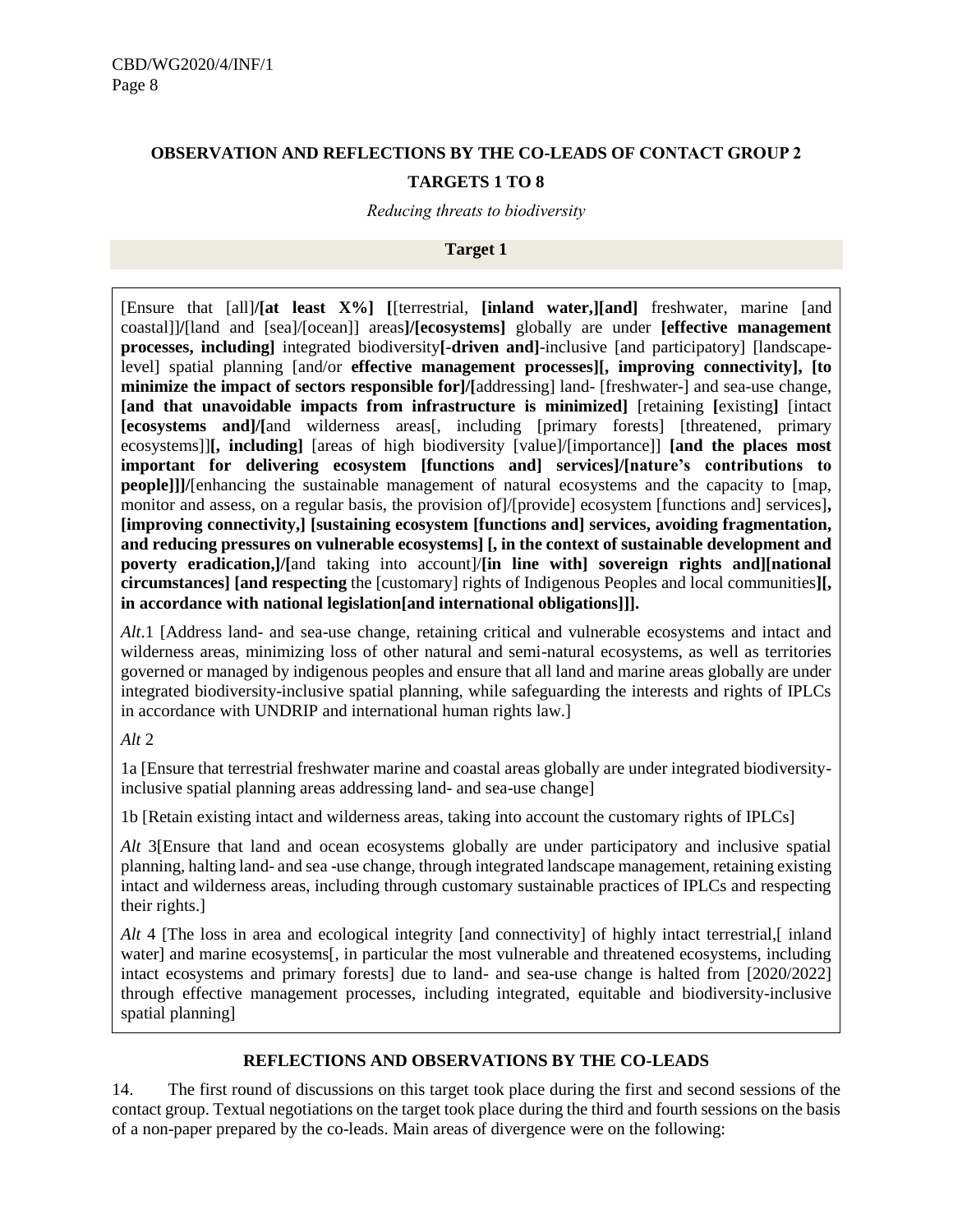(a) *Numerical value*: Parties expressed divergent views on whether the target should refer to "all" ecosystems, and/or whether it should have a numerical target, with respect to areas or ecosystems under spatial planning. Some Parties expressed concerns with the target being achievable if it covers 100 per cent, and others wished to select the value appropriate to their national capabilities;

(b) *Land and sea/ocean / terrestrial, freshwater, marine, coastal*: Some Parties preferred the reference to land and sea areas, or land and ocean, while others preferred terrestrial, freshwater and marine ecosystems. However, many Parties wished to add the reference to coastal ecosystems, if the reference to marine was to be retained;

(c) *Intact / high biodiversity value*: Parties held divergent views on whether the target should refer to intact and wilderness areas or areas of high biodiversity value, or both.

#### **Co-leads' observations**:

The issue of indigenous peoples and local communities, while being of utmost importance, may be better reflected as an overarching principle, rather than being included in all targets.

At the same time, the reference to the sovereign rights and national circumstances, as well as national legislation and international obligations may also be better addressed in the overarching principles for the framework. At the same time, it should be noted that the reference to the sovereign rights of the countries is referred in the preamble of the convention.

Therefore, it is suggested to remove the part of the text: "and taking into account]/**[in line with] sovereign rights and][national circumstances] [and respecting** the [customary] rights of Indigenous Peoples and local communities**][, in accordance with national legislation[and international obligations]]]."**

On the numerical value, one of the options to solve this issue is using phrase "all/at least  $X\%$  of land areas and water bodies. However, it should also be taken into account that all 1-3 targets preferably should have same wording. The wording could also be defined in the glossary.

The text and insertions: 1. **[to minimize the impact of sectors responsible for] 2. [**addressing] land- [freshwater-] and sea-use change 3. **[and that unavoidable impacts from infrastructure is minimized],** seems to serve similar purpose. The insertions seem to relate to minimizing impacts emanating from various sectors/ activities could be covered by the term "land- freshwater- and seause change," since this is exactly the purpose of this target.

#### **Target 2**

Ensure that [at least [20][30] per cent [globally] of]/[at least 1 billion hectares of] [degraded] [[and]/[with a focus on] threatened] [freshwater, [coastal], marine and] terrestrial [and marine] ecosystems[, including agricultural soils] [and X billion hectares of degraded marine and coastal ecosystems] are under [active][effective][ecological] restoration [measures] [at the national level][at the landscape- and seascape-scale], [including a focus on restoration [including land and landscape restoration,] into natural and [semi-natural] ecosystems, and to support [climate change adaptation and mitigation]/[nature's contributions][, achieving land-degradation neutrality] and ecosystem connectivity [and integrity] / [enhancing biodiversity and ecosystem [functions and] services], [improving]/[ensuring]/[enhancing] [ecosystem integrity and] connectivity] [[among them and focusing]/[[with a focus] on priority ecosystems [through providing an atmosphere for fair mobilization of international resources and transfer of necessary technologies, among others]/[enhancing the ecological integrity of priority ecosystems] [and [bio-cultural] ecosystems managed by IPLCs], [[improving]/[ensuring]/[enhancing] [ecosystem] integrity and] connectivity] [, taking into account their natural state as a baseline][, with the full and effective participation of IPLCs].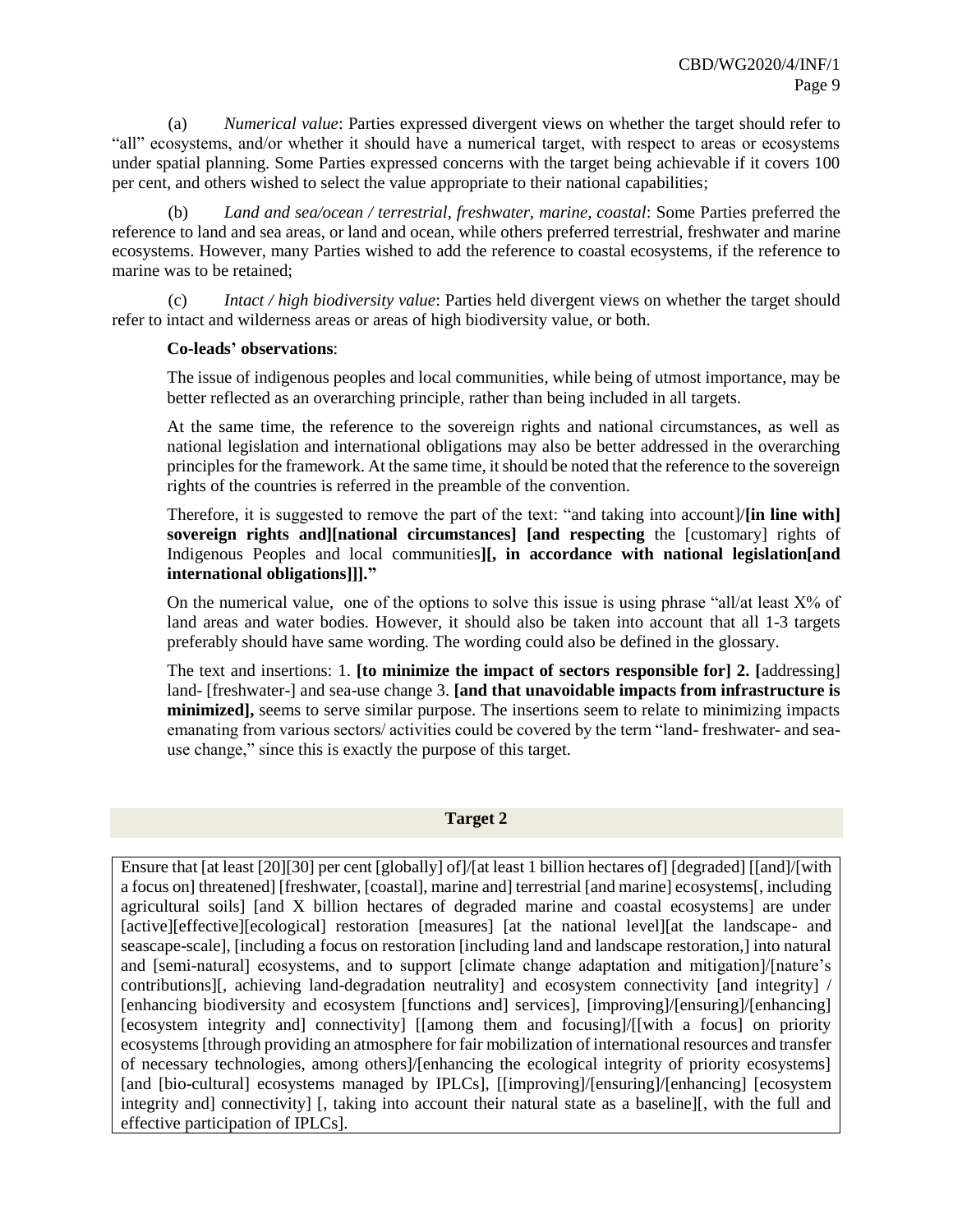# *Alt* 1

[Increase the ecological integrity of at least [20]% of degraded terrestrial, freshwater and marine areas globally from [2020/2022] through effective ecological restoration, focusing on areas of particular importance for biodiversity]

*Alt* 2

[Bring under restoration at least 20% each of degraded freshwater, marine, and terrestrial ecosystems, improving ecosystem integrity and focusing on priority ecosystems]

# **REFLECTIONS AND OBSERVATIONS BY THE CO-LEADS**

15. The first round of discussions on this target took place during the first and second sessions of the contact group. Textual negotiations on the target were started during the fourth session on the basis a nonpaper prepared by the co-leads. There was a general consensus to refer to individual ecosystems rather than to land and sea areas, as well as to add a reference to coastal ecosystems. Main areas of divergence were on the following:

(a) *Numeric element*: Some Parties supported 20% or 30% as a numeric element, while others did not wish to include a numeric target at all. Other Parties suggested to use an absolute value, such as "at least 1 billion hectares".

## **Co-leads' observations**:

The issue of indigenous peoples and local communities, while being of utmost importance, may be better reflected as an overarching principle, rather than being included in all targets.

Absolute values may be more difficult to use rather than percentages because it could be challenging to translate the absolute value to the NBSAPs.

## **Target 3**

[Ensure that][ecosystems, habitats and the biodiversity they contain are maintained and restored by conserving]]/[enable] at least [30 per cent] [globally][, at the national level,] of [terrestrial, [and] [freshwater]/[inland water] and marine [and coastal] areas] [land areas and of [[sea]/[marine]areas]/[the ocean][,respectively]], [inclusive of areas that are already protected and conserved,] especially areas[, at the national level,] of particular importance for biodiversity and [ecosystem [functions]/[services] and] [its contributions to people], are [effectively] conserved [and sustainably used] through [effectively]/[well-] managed and equitably governed, ecologically representative and well-connected [systems]/[networks] of protected areas and other effective area-based conservation measures [that prohibit environmentally-damaging activities], [including indigenous territories, when applicable,] and integrated into the wider land[-]/[scapes] and seascapes [and national and regional ecological networks], [while ensuring that sustainable use of these areas, if in place, contributes to biodiversity conservation,] [recognizing the contribution of IPLCs to their management, and ensuring the rights of IPLCs in accordance with UNDRIP and international human rights law][[bearing in mind]/[recognizing] that national contributions to this global target will be decided according to national priorities and capabilities, in accordance with the principles of the Rio Declaration, with adequate safeguards for the rights of IPLCs and the rights to development, will not affect the rights or ability of all Parties to access financial and other resources required for the effective implementation of the whole GBF] [giving effect to]/[respecting]/[ensuring]/[with full respect for human rights, including]/[fully respecting and upholding] the rights of Indigenous Peoples and local communities, [including their land and territories][,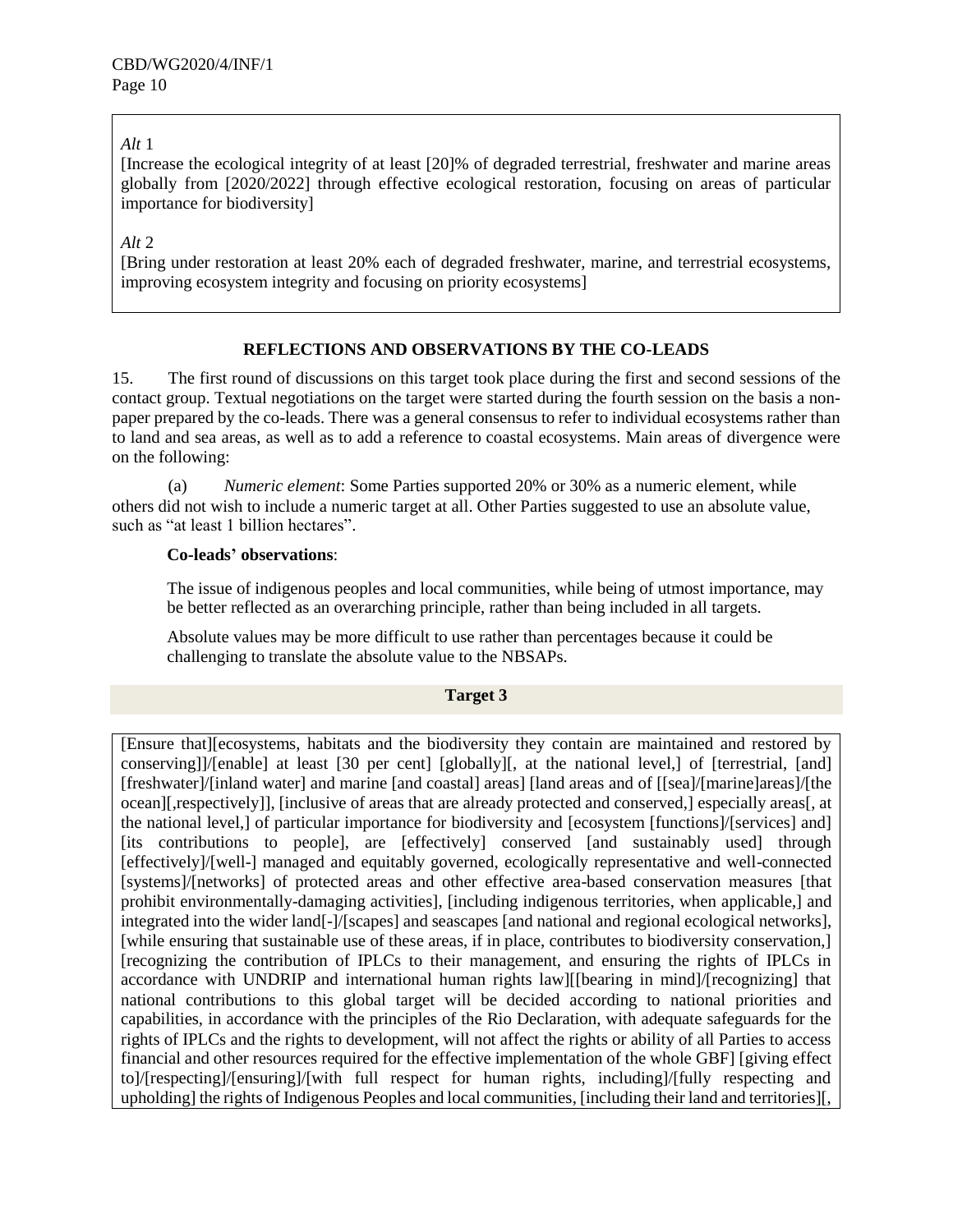including the right to prior and informed consent, free prior and informed consent and approval][, in light of national circumstances and with respect for national legislation]

## **REFLECTIONS AND OBSERVATIONS BY THE CO-LEADS**

16. The first round of discussions on this target took place during the first and second sessions of the contact group. Textual negotiations on the target were started during the fourth session on the basis of a non-paper prepared by the co-leads. There was a strong support to include a reference to the rights of indigenous peoples and local communities, and to adding "equitable governance". Main areas of divergence were on the following:

(a) *Numerical element*: While there was strong support for the 30% target, there was also some opposition and concerns, also with respect to the achievability of the numerical target at the national level. Parties also diverged on whether to refer to the numerical element at global level, or at national level;

(b) *Ecosystems-related terminology*: Parties held divergent views on whether the target should refer to land and sea/ocean/marine areas, or whether the ecosystems should be listed individually;

(c) *Sustainable use*: Several Parties expressed the view on the inclusion of sustainable use in the target;

(d) *Financial resources*: There were diverging views on whether to include a reference to financial resources in this target, with some Parties expressing concern that national circumstances might make it impossible for them to reach the target, and this should not limit them from accessing financial resources for implementing the framework.

## **Co-leads' observation**:

The purpose of this cluster of targets (1-8) is to reduce the main threats to biodiversity. Therefore, the issue of sustainable use may be better reflect in targets 9 to 13 "Meeting people's needs through sustainable use and benefit-sharing."

The issue of indigenous peoples and local communities, as well as financial resources may serve as overarching principles to be included in respective parts of the framework and the resource mobilization strategy.

The framework and the numerical element in it are relevant to the global level and its implementation is subject to national circumstances. Therefore, if we agree that at the global level 30% protection is necessary for achieving the GBF goals, it is suggested to keep the 30% numerical in the target.

#### **Target 4**

[Ensure active][Undertake urgent] [and sustainable] management actions [on a scale sufficient] [to] [enable] [achieve] the recovery and conservation of [threatened] species[, and the population abundance of native species and maintain the genetic diversity of all species][in particular threatened species], and the genetic diversity of [[native] wild and domesticated] [cultivated] [all] [native] [and domesticated] species [populations], [to maintain their adaptive potential] including through in situ [conservation, supported by] [and] ex situ conservation [and restoration of genetically depleted populations] [[reducing] [preventing] [the risk of] human induced extinctions of known threatened species by X per cent][reducing human induced species extinctions risk][, and effectively manage human-wildlife interactions [to avoid or reduce human-wildlife conflict][, by preventing activities that damage ecosystems and habitats and ensuring the customary rights of, and access and use by, indigenous peoples and local communities]. [to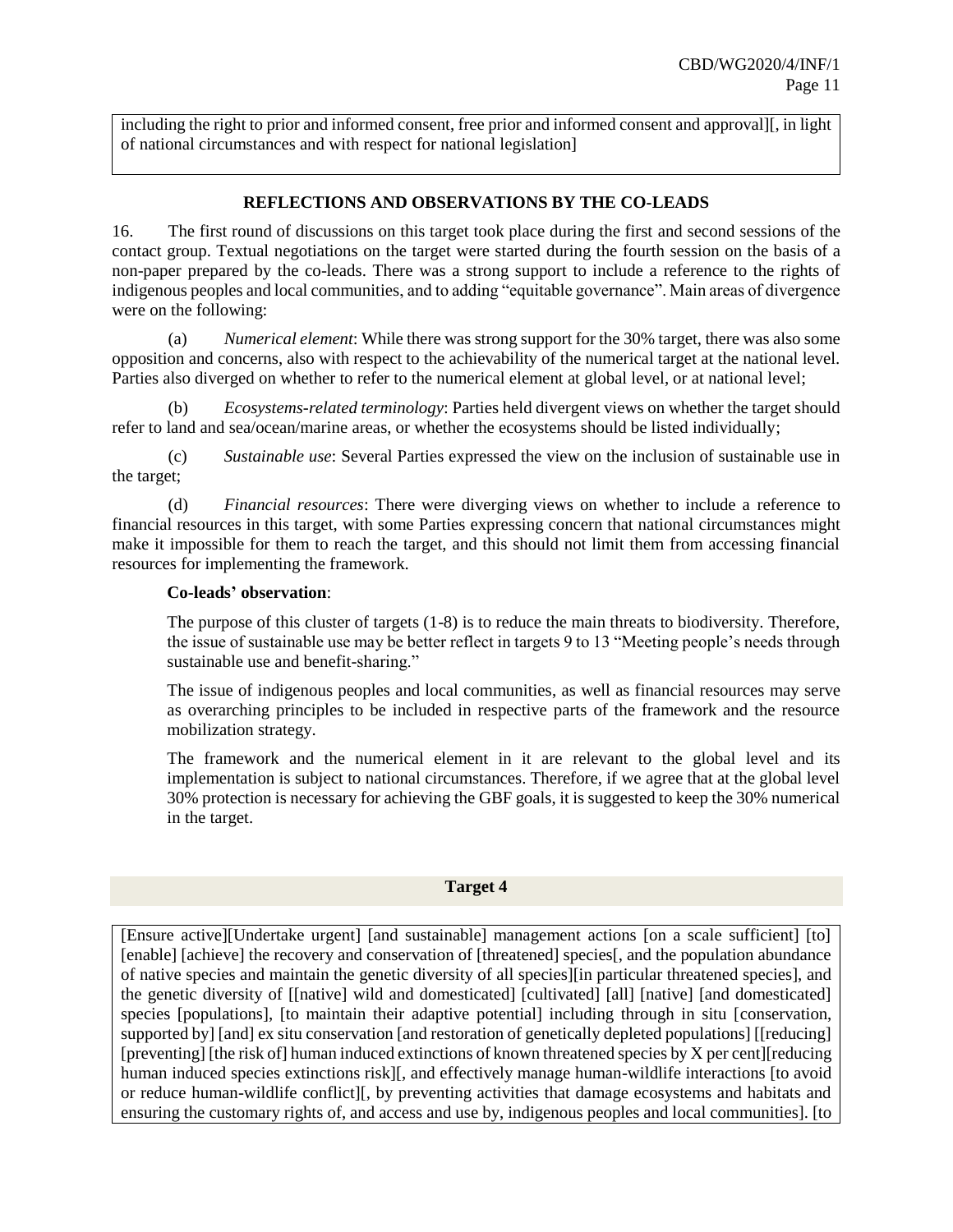enhance human-wildlife co-existence.] [to the benefit of both humans and wildlife] [minimizing harm to native wildlife from human-wildlife interactions]

*Alt*.1 [Extinctions of known threatened species prevented, the average population abundance of depleted species increased by X per cent and the risk of human-driven species extinctions reduced by X per cent, safeguarding genetic diversity.]

# **REFLECTIONS AND OBSERVATIONS BY THE CO-LEADS**

17. The first round of discussions on this target took place during the first session of the contact group. Textual negotiations on the target were started during the second and third sessions on the basis of a non-paper prepared by the co-leads. Overall, there was a general consensus that the target should refer to both in-situ and ex-situ conservation, though some Parties suggested that the terms could be omitted completely as it is implicit in conservation. There was also a general consensus to focus on threatened species. Main points of divergence occurred in the following:

(a) *Human-wildlife conflict*: Some Parties thought that human wildlife interactions should be removed and perhaps moved to another target (target 5 or 9), while others felt that human-wildlife conflict is best dealt with in this target. Several Parties wished to change the wording to co-existence instead of conflict;

(b) *Wild / native / domesticated / cultivated*: Parties also held divergent views on whether the target should refer to wild, native, domesticated or cultivated species;

(c) *Indigenous peoples and local communities*: Several Parties wished to include a reference to the customary rights, access and use by indigenous peoples and local communities, while others felt it is not necessary in this target, and that it should be rather dealt with in the preambular section.

# **Co-leads' observation**:

Alternative text 1 is very similar to milestone A.2. It is suggested to discuss inclusion of milestone text in targets after the decision on milestones is made.

## **Target 5**

[Prevent overexploitation by ensuring]/[Ensure] that [any]/[the] [harvesting]/[exploitation], [[captive] breeding]/[farming], trade and use of terrestrial, [and aquatic]/[[freshwater]/[inland water] and marine and coastal], wild [animal and plant] species[, including eggs, frys, parts and derivates], is sustainable [and legal] [and safe for target and non-target species] [effectively regulated] [and traceable], [minimizing impacts on non-target species and ecosystems] [without adverse effects on the populations of species], [and safe for [[human], [animal and plant]] health]/[and poses no risks of pathogen spillover to humans, wildlife or other animals] [and for all living beings on mother Earth]], [and prevent and eliminate biopiracy and other forms of illegal access to and transfer of genetic resources and associated traditional knowledge], while [respecting]/[protecting] customary [rights and] sustainable use [of IPLCs] [and preventing pathogen spillover], [applies [ecosystem-based approaches]/[the ecosystem approach] to management] [and creating the conditions for the use and provision of benefits for IPLCs] [and take urgent action to address both demand and supply of illegal wildlife products].

*Alt*.1 [Eliminate all harvesting, trade and use of wild terrestrial freshwater and marine species that is illegal, unsustainable or unsafe, while safeguarding the customary sustainable use by IPLCs.]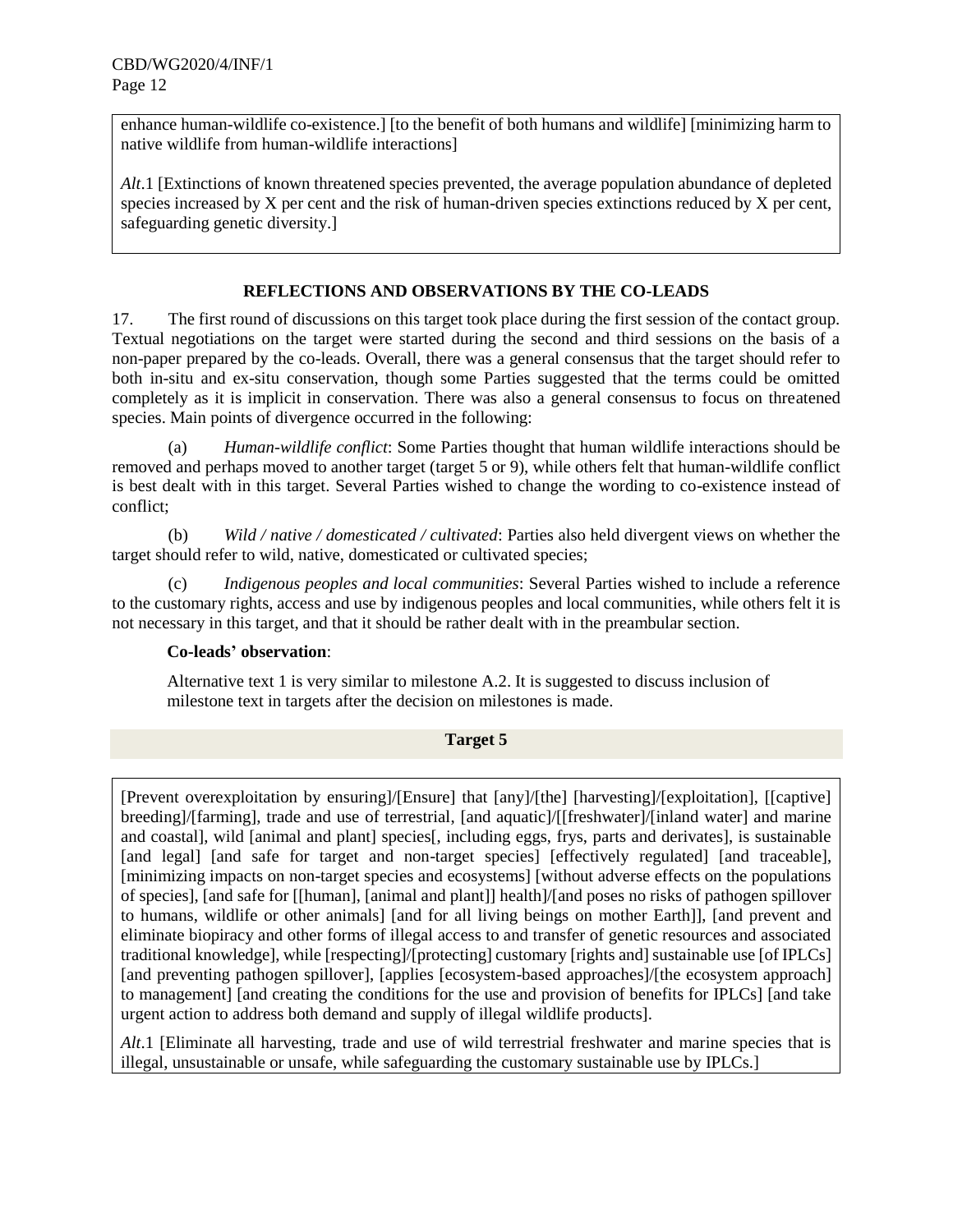# **REFLECTIONS AND OBSERVATIONS BY THE CO-LEADS**

18. The first round of discussions on this target took place during the first session of the contact group. Textual negotiations on the target were started during the second and third sessions on the basis of a non-paper prepared by the co-leads. The text of the non-paper maintained the original (positive) formulation of the target, bracketed the reference to human health given the divergent views on this, and included references to customary sustainable use and preventing pathogen spillover. Main points of divergence from discussions on the non-paper text were on the following:

(a) *Captive breeding / farming*: Some Parties wished to include a reference to breeding, captive breeding, and/or farming, while others did not find this necessary;

(b) *Health*: Parties held very divergent views on how health should be addressed in this target. Some wished to refer to One Health Approach, others preferred not to address human health here, or wished to adopt a wider scope, including ecosystem health;

(c) *Formulation*: Several Parties expressed their support for the negative formulation from the Co-Chairs' reflections document, which is reflected here as a text proposal (Alt.1). However, others preferred a positive formulation of the target. Many Parties also expressed their support for the original shorter text from the non-paper.

#### **Co-leads' observations**:

**[Ensure] [Prevent overexploitation by ensuring]**: By using the words "prevent overexploitation" the nature of the target is being changed to more of a sustainable use purpose. Parties may wish to consider whether this is consistent with the original purpose of the target.

**[any]/[the]**: As we understand it, the reason for using "any" is to avoid the implication that we are specifically encouraging the use of wild species. Parties may wish to consider this point.

**[harvesting]/[exploitation][captive breeding][farming] trade and use**: in order to streamline this section, we would suggest that the terms "exploitation and trade" or "trade and use" cover all the other proposals.

**terrestrial, [and aquatic]/[[freshwater]/[inland water] and marine and coastal]**: In order to streamline this section, Parties may wish to consider whether the term "terrestrial and aquatic" would be sufficient, as "aquatic" includes all species found in water.

**wild [animal and plant] species[, including eggs, frys, parts and derivates]**: Parties may wish to consider whether any of the additional specificity is necessary. The co-leads would recommend keeping the text as streamlined as possible.

**is sustainable [and legal] [and safe for target and non-target species] [effectively regulated] [and traceable], [minimizing impacts on non-target species and ecosystems] [without adverse effects on the populations of species], [and safe for [[human], [animal and plant]] health]/[and poses no risks of pathogen spillover to humans, wildlife or other animals] [and for all living beings on mother Earth]]**,:

(a) It seems that the reference to "sustainable" is broadly acceptable;

(b) With respect to the option of "effectively regulated" to replace "legal", the latter may provide some useful specificity;

(c) Safe for target and non-target species/minimizing impacts on non-target species and ecosystems/without adverse effects on the populations of species/safe for human, animal and plant health: Parties will need to consider which of these options most accurately reflects the purpose of this particular target. One option might be "minimizing impacts on target and non-target species populations, ecosystems and human health".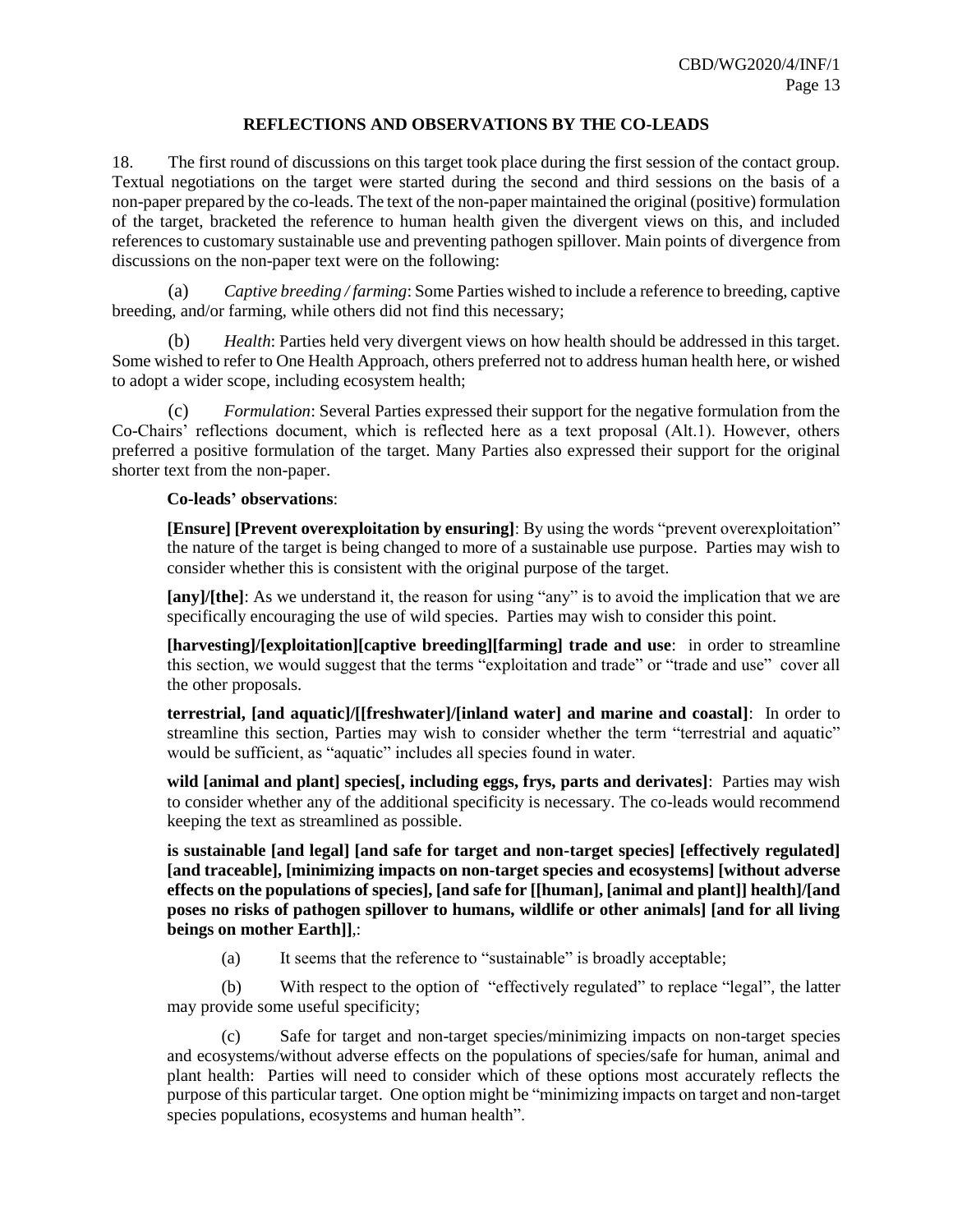## **Target 6**

[[Ensure that the]/[Identify[, prioritize] and manage]/[Address the drivers and, where possible, manage all] [the] pathways for the introduction of [invasive] alien species [are identified and managed], preventing, [or]/[and] [significantly] reducing their [the [[rate of] [introduction [by at least 50 per cent] and] establishment [by at least 50 per cent], and [detect and] [eradicate]/[effectively manage] or control [priority] invasive alien species to eliminate[, minimize] or [reduce]/[mitigate] their [coverage and] impacts[, supporting innovation and the use of new tools] [by at least by 75 per cent], [focusing on [those that pose significant risk for threated species or ecosystem services]/[nationally identified priority [invasive] alien species[, in particular those with a higher invasive potential,] and priority [sites[, such as islands] [for biodiversity]]/[ecosystems]]].

*Alt*.1 [Eliminate or reduce the impacts caused by invasive alien species on native biodiversity, by managing pathways for the introduction of alien species, preventing the introduction and establishment of all priority invasive species, reducing the rate of introduction of other known or potential invasive species by at least 50 per cent and eradicating or controlling invasive alien species]

# **REFLECTIONS AND OBSERVATIONS BY THE CO-LEADS**

19. The first round of discussions on this target took place during the first session of the contact group. Textual negotiations on the target were started during the second and third sessions on the basis of a non-paper prepared by the co-leads. The text of the non-paper reflected the fact that there were diverging views on the numeric elements in the target. It included reference to identification of pathways. It also proposed a text option to make clear the expectation that priority sites and species would be determined nationally. Following the discussion on the text of the non-paper, a number of areas of divergence remained:

(a) *Numerical element*: Parties held divergent views on whether there should be a numerical element in this target, and if so, whether it should be attached to introduction or to establishment. Some also wished to reduce the numerical value. Others preferred a formulation such as "significantly reduce";

(b) *Priority species/sites*: Some Parties wished to retain the reference to priority sites and priority species in the target, others wished to delete it;

(c) *Ensure / Identify / prioritize / manage*: Parties also held divergent views on the phrasing at the beginning of the target. Several different options were suggested.

#### **Co-leads' observations:**

In the first part of the target, there are two structural choices: "Ensure that the pathways for the introduction of invasive alien species are identified and managed" or "Identify, prioritise and manage the pathways for the introduction of invasive alien species". For simplicity, Parties may wish to consider the second option. Second order questions are whether to include the words "address the drivers," and whether to delete the word "invasive".

With respect to the treatment of invasive alien species themselves, there are various options: detect, eradicate, effectively manage, control. What is chosen in this part will affect what is appropriate in the next part: eliminate, minimize, reduce, mitigate. Parties are encourage to find wording that covers the options in a non-repetitive way. Are the words "supporting innovation and the use of new tools" necessary? Do Parties want a numeric element here?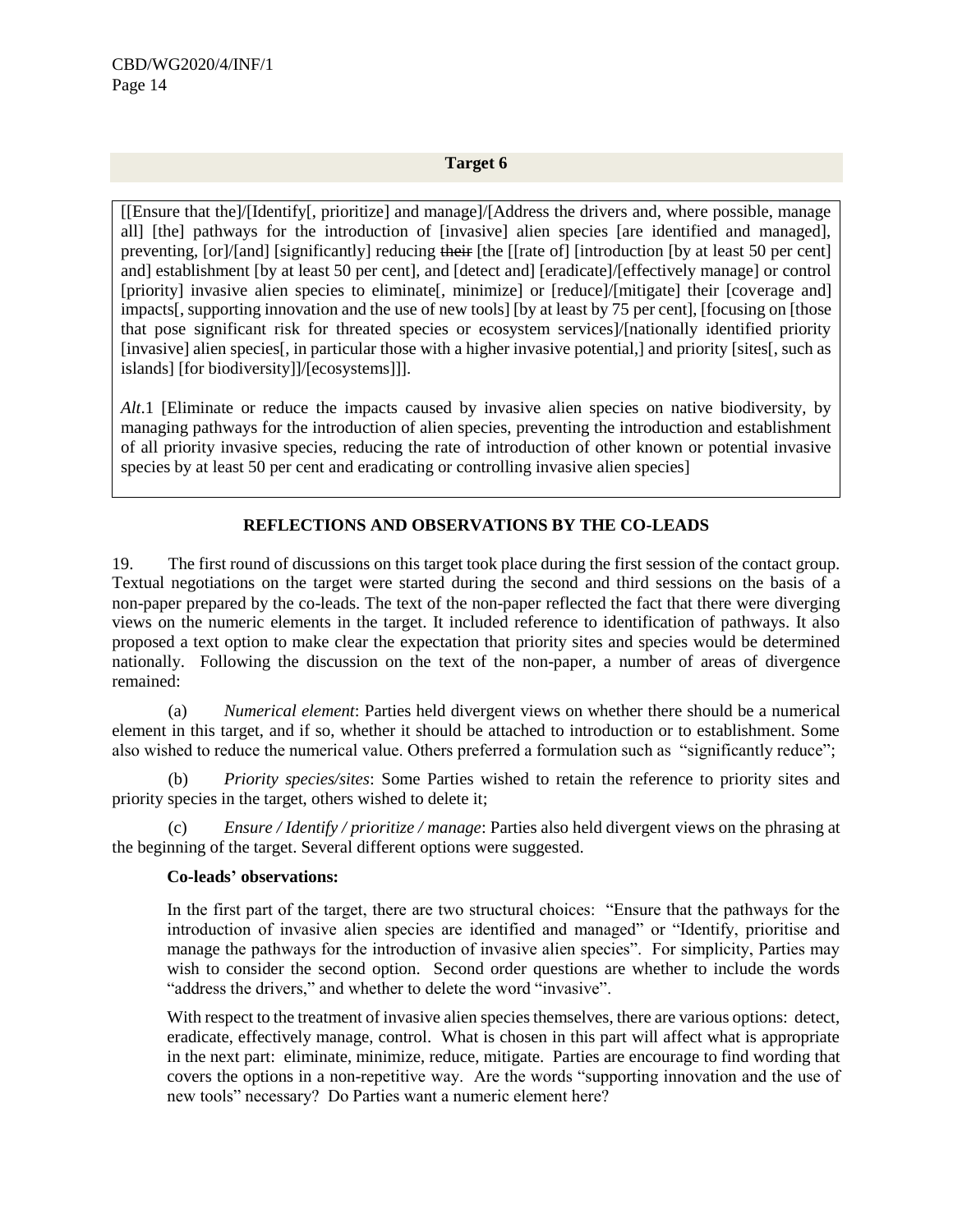With respect to the focus areas, it seems there are two fundamental options: the non-paper wording that refers to priority sites and species (with various formulations for this) or an alternative formulation proposed "those that pose significant risk for threatened species or ecosystem services". Based on the understanding that it will be for Parties to make their own determination of priorities, Parties may wish to consider whether this latter formulation might provide a more concise wording option.

#### **Target 7**

Reduce pollution from all sources to levels that are not harmful to biodiversity and ecosystem functions and human health, including by [significantly] reducing nutrients lost to the environment [by at least half], and chemicals, in particular pesticides, harmful to biodiversity [by at least two thirds] and eliminating the discharge of plastic waste.

# **REFLECTIONS AND OBSERVATIONS BY THE CO-LEADS**

20. The first round of discussions on this target took place at the second session of this contact group, with a number of divergent views remaining in the following areas:

(a) *Pesticides / Harmful chemicals*: Parties were primarily divided on whether the target should refer to pesticides or harmful chemicals. Some Parties wished to include chemical pesticides, hazardous pesticides, or chemicals and pesticides. The non-paper proposed a different formulation from the original, based on the range of views;

(b) *Other sources of pollution*: Parties held divergent views on whether to include the reference to plastic pollution or plastic waste. Additionally, some wished to include other sources of pollution, such as light or noise, and others did not wish to list all the different types of pollution and rather refer to reducing pollution from all sources. The co-leads did not include these additional sources of pollution, noting that these could be referred to in the monitoring framework as indicators;

(c) *Numerical targets*: Parties held divergent views on whether to include the numerical figures in this target at all, or whether to include it for nutrients or for pesticides, respectively. Following discussion, the co-leads included the option [significantly] to reflect these views.

*Note: The text of this target was developed by the co-leads of contact group 2, following a first round of discussions but was not further considered by the contact groups due to time constraints, thus it remains to be negotiated.*

## **Target 8**

Minimize the impact of climate change on biodiversity, contribute to mitigation, adaptation and resilience including through [nature-based solutions] and [ecosystem-based approaches], and ensure that all mitigation and adaptation efforts avoid negative impacts on biodiversity.

# **REFLECTIONS AND OBSERVATIONS BY THE CO-LEADS**

21. The first round of discussions on this target took place at the second session of this contact group. The co-leads considered there was strong support for a reference to resilience, so this was included in the non-paper. On the basis of strong objections to the numerical element, particularly due to science-related concerns and duplication of efforts with the United Nations Framework Convention on Climate Change,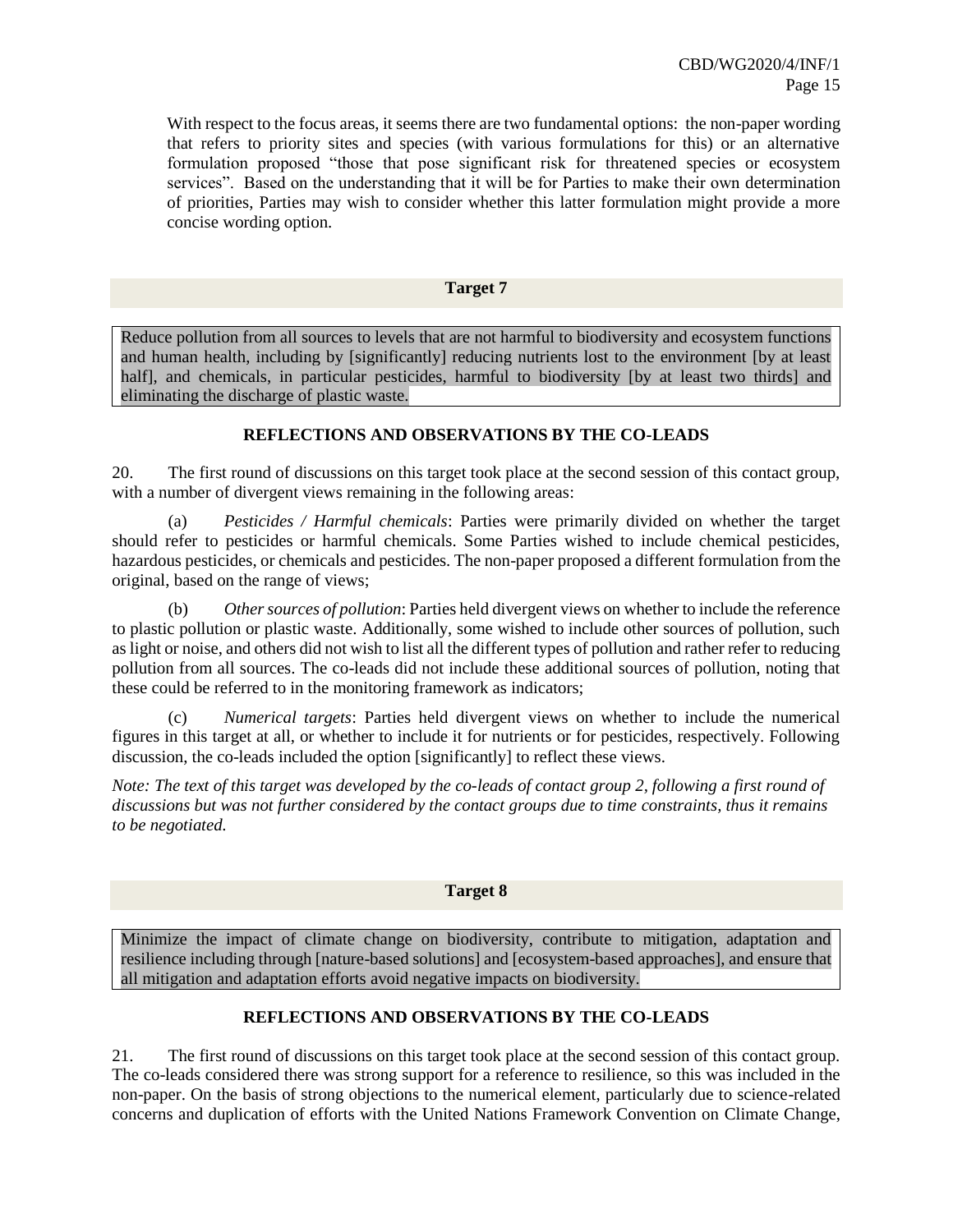CBD/WG2020/4/INF/1 Page 16

the co-leads removed this in the non-paper. It should be noted that some Parties wished to retain the numerical figure. The main area of divergent views was on the following:

(a) *Nature-based solutions / Ecosystem-based approaches*: Many Parties wished to include nature-based solutions in the target, others preferred the term ecosystem-based approaches instead, while a few would like to see both terms represented in the target.

*Note: The text of this target was developed by the co-leads of contact group 2 following a first round of discussions but was not further considered by the contact groups due to time constraints, thus it remains to be negotiated.*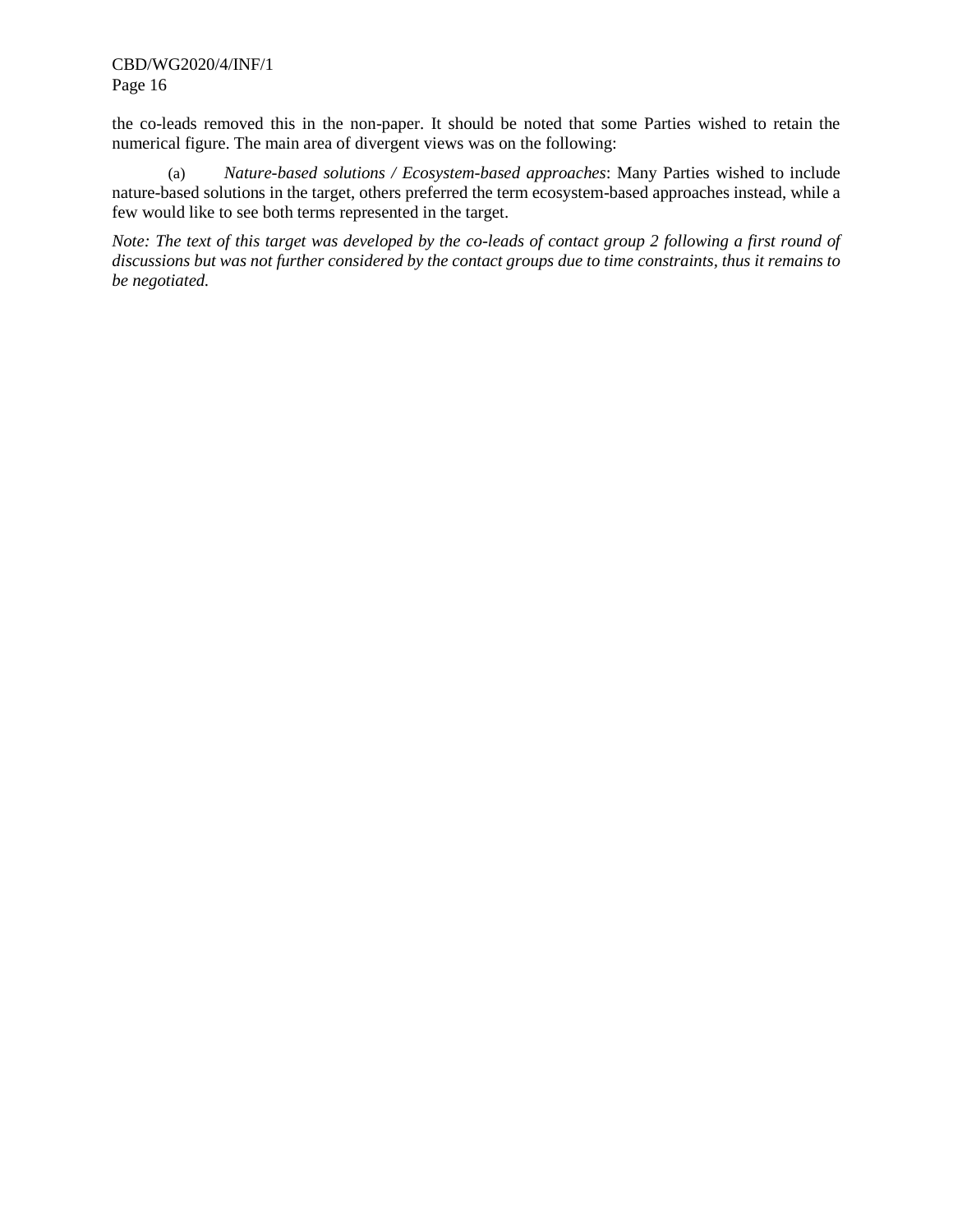# **OBSERVATIONS AND REFLECTIONS BY THE CO-LEADS OF CONTACT GROUP 3:**

# **TARGETS 9 TO 13**

*Meeting people's needs through sustainable use and benefit-sharing*

# **Target 9**

[Ensure all management and uses] [Significantly increase the contribution of sustainable bioeconomy including through the use] of wild [terrestrial, freshwater and marine] species are sustainable, [Ensure benefits such as food security, water, livelihoods, for those most dependent on biodiversity through sustainable management and use of wider landscapes and seascapes], thereby providing social, economic and environmental benefits for all people, especially those in vulnerable situations, while safeguarding customary sustainable use by indigenous peoples and local communities.

# **REFLECTIONS AND OBSERVATIONS BY THE CO-LEADS**

22. Parties in the contact group generally agreed that this target should remain separate and that it should focus on the management and use of wild species and their benefits to people. There was general agreement that the non-paper text provided by the co-leads offered a good basis for further discussions. Parties were also supportive of including additional information in a glossary that could expand on elements such as listing the types of species and benefits this target refers to.

## **Co-leads' observations:**

Based on the inputs of the Parties in the contact group, we prepared a reformulation of target 9 but, due to time constraints, we were not able to present it to the group. The slightly edited formulation is as follows:

[Ensure the management and use of wild species are sustainable] [Significantly increase the contribution of sustainable bioeconomy including through the use of wild species], thereby providing social, economic and environmental benefits for all people, especially those in vulnerable situations and those most dependent on biodiversity, while protecting and respecting customary sustainable use by indigenous peoples and local communities

# **Target 10**

Ensure that [all] areas under agriculture, aquaculture, [fisheries], forestry [and other productive uses] are managed sustainably, in particular through the sustainable use of biodiversity; contributing to [the long term] [efficiency, productivity] and resilience of these systems, conserving and restoring biodiversity and maintaining [its ecosystem services] [nature's contribution to people, including ecosystem services].

## **REFLECTIONS AND OBSERVATIONS BY THE CO-LEADS**

23. This proposal was prepared by a small informal group of Parties, as mandated by the co-leads. The contact group accepted this alternative text as basis for further deliberations and requested that it be noted there are still some elements which Parties would like to include that were not addressed, including how to make the target more measurable. The informal group also acknowledged that the issue of whether to use the term "ecosystem services" or "nature's contribution to people, including ecosystem services" is relevant to Goal B and several other targets within the framework; the group agreed that whatever phrasing is adopted for use across the framework should ultimately be reflected in this target. Finally, on the issue of the inclusion of fisheries within this target, several Parties are still considering whether it should be included and therefore it is in brackets.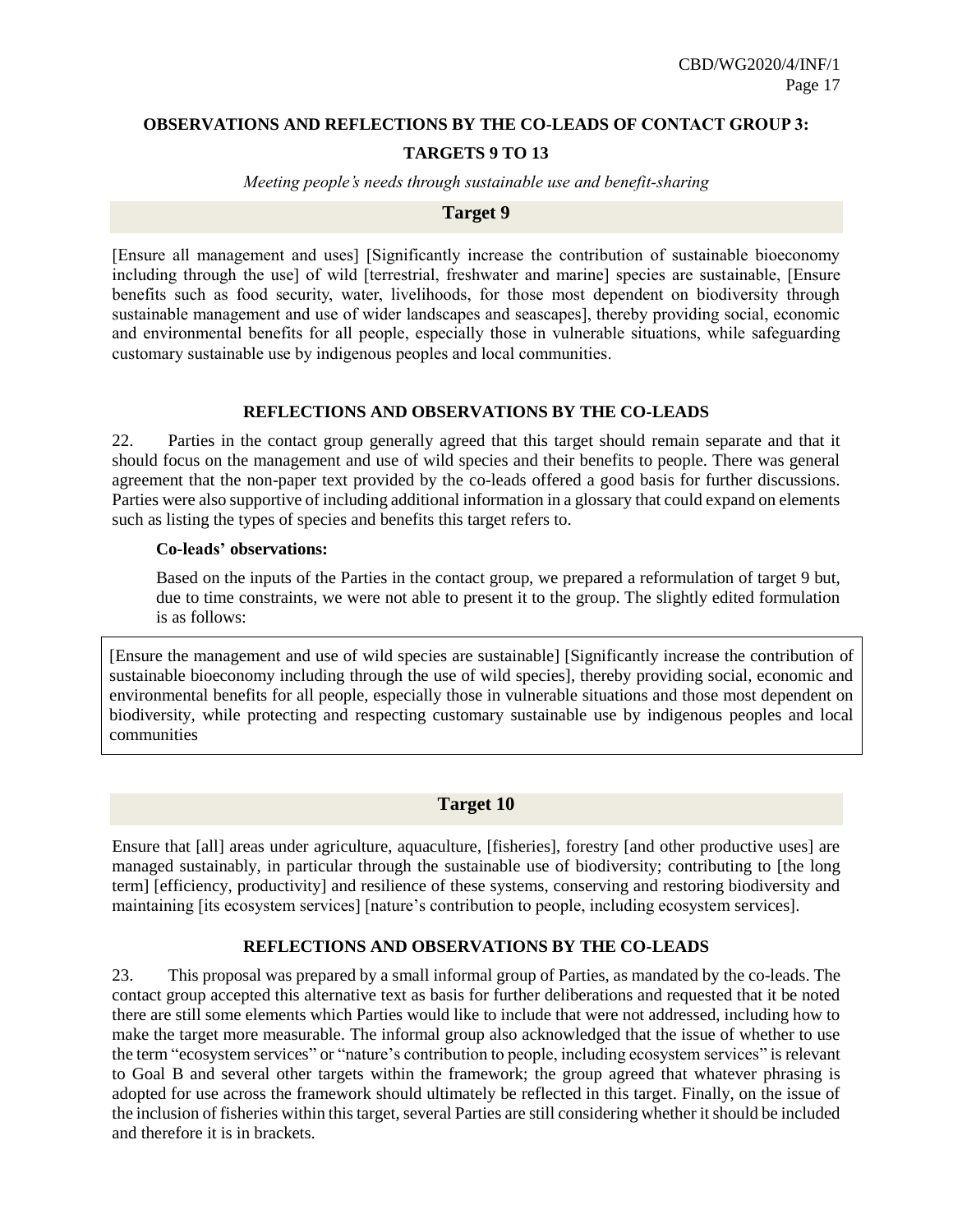l

# **Target 11**

Restore, maintain and enhance ecosystem functions and services [nature's contributions to people, including ecosystem functions and services,] such as regulation of air and water, soil health, [pollination], [climate], as well as protection from natural hazards and disasters through [nature-based solutions<sup>1</sup> and ecosystem-based approaches<sup>2</sup>], [rights-based approaches and mother earth centred actions] [through payment for environmental services] for the benefit of all peoples and nature.

#### **REFLECTIONS AND OBSERVATIONS BY THE CO-LEADS**

24. Parties welcomed the formulation proposed by the co-leads and there was general agreement that this target focuses on the regulating services provided by ecosystems and nature. Some disagreement among Parties persists on whether to use the terms "ecosystems functions and services" or "nature's contributions" and also on whether the types of regulating services should be included. For this target, the glossary can be used to offer more information on what is meant by nature-based solutions and ecosystem-based approaches.

## **Target 12**

Significantly increase the area and quality of, access to, and benefits from green and blue spaces [and infrastructure] in urban and densely populated areas [and ensure connectivity by mainstreaming the conservation and sustainable use of biodiversity][and ensure biodiversity inclusive urban planning], enhancing native biodiversity, ecological connectivity [and integrity], [connection to nature] and improving human health and wellbeing [while safeguarding livelihoods of rural communities] and contributing to inclusive and sustainable urbanization and the provision of ecosystem functions and services.

## **REFLECTIONS AND OBSERVATIONS BY THE CO-LEADS**

25. There was general agreement in the contact group on the focus of this target coupled with broad support for the co-leads' formulation. In addition, there was support to include the enhancement of ecological connectivity and notions of urban planning and sustainable urbanization.

## **Target 13**

[Adopt and implement effective legal, policy, administrative and capacity-building measures at the [global], regional, [subregional], national, and local levels to [facilitate environmentally sound uses by other contracting Parties] [support the development and appropriate] [facilitate the appropriate] access to genetic [and biological] resources [and derivatives] and traditional knowledge associated with genetic resources [including free and prior informed consent], [prior and informed consent, free prior and informed consent or approval and involvement] to ensure the fair and equitable sharing of benefits that arise from the utilization of all of the above [including DSI] [in any form] in accordance with [international access and benefit sharing instruments [obligations]] [the obligations under the Nagoya Protocol, the Convention on Biological Diversity and other relevant access and benefit sharing multilateral agreements and instruments]

<sup>&</sup>lt;sup>1</sup> Nature-based solutions refers to "actions to protect, conserve, restore, sustainably use and manage natural or modified terrestrial, freshwater, coastal and marine ecosystems, which address social, economic and environmental challenges effectively and adaptively, while simultaneously providing human well-being, ecosystem services and resilience and biodiversity benefits" (UNEP/EA5/L9/REV.1).

 $2$  The ecosystem approach is a strategy for the integrated management of land, water and living resources that promotes conservation and sustainable use in an equitable way (decision V/6).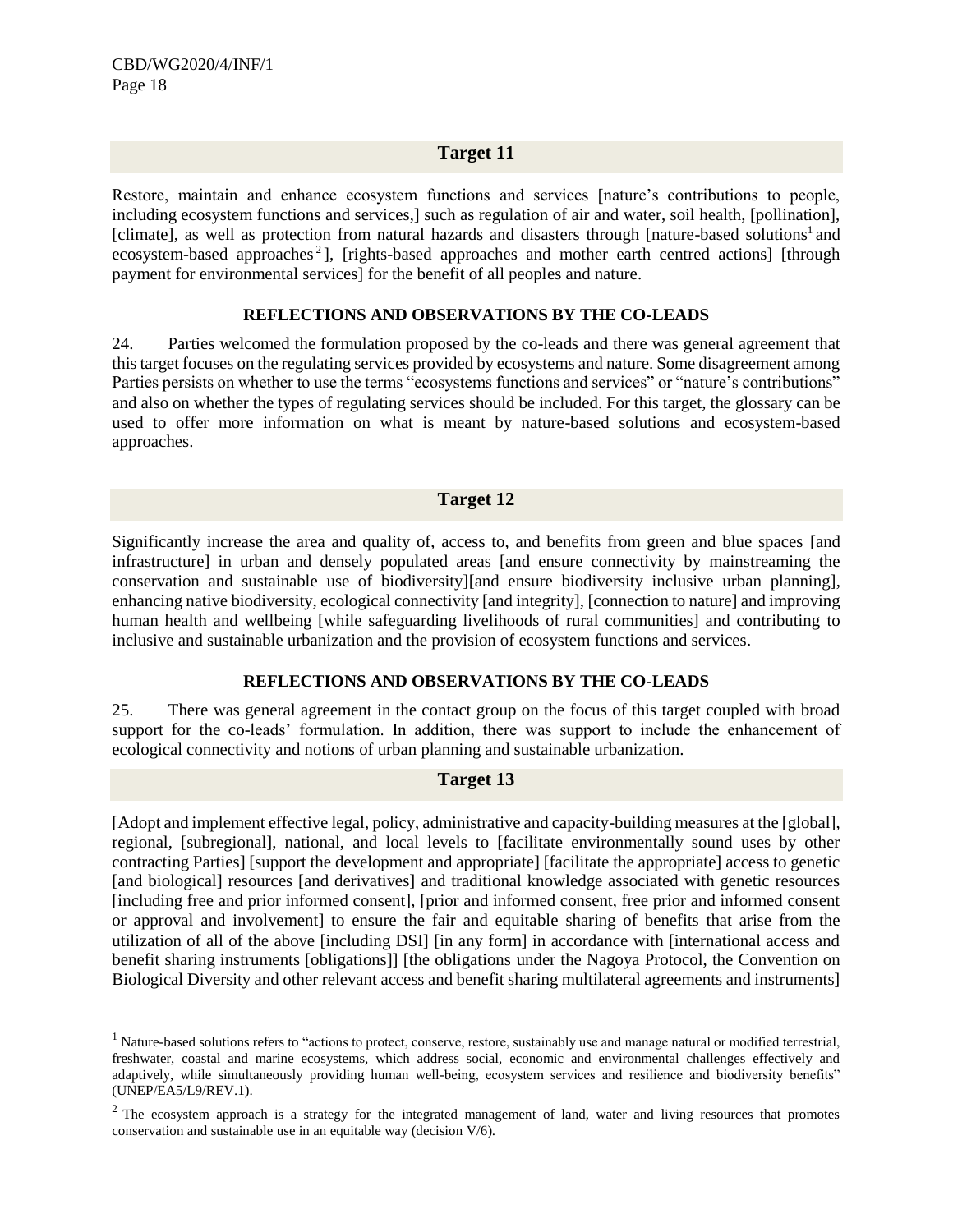[while encouraging all Parties to ratify the Nagoya Protocol and other relevant international access and benefit-sharing agreements].

[13*bis.*<sup>3</sup> Facilitate the fair and equitable sharing of benefits arising from the utilization of genetic resources by increasing capacity development, technical and scientific cooperation, and technology transfer, [on mutually agreed terms] to develop and implement access and benefit measures/mechanisms at the national [and local] level].

[13*bis.alt* Substantially increase the fair and equitable sharing of benefits arising out of the utilization of genetic resources in any form, and as relevant, of associated traditional knowledge, ensuring that resources from benefit-sharing reach, by 2030, an amount equal to at least X per cent of the total amount of international public biodiversity finance for developing countries, contributing to the conservation and sustainable use of biodiversity]

[13*ter*. By 2023 establish a global multilateral benefit-sharing mechanism that is fully operational by  $2025.$ ]\*

# **REFLECTIONS AND OBSERVATIONS BY THE CO-LEADS**

26. The discussion on this target was closely linked to the outcomes of contact group 5 on digital sequence information on genetic resources, however, contact group 5 had not finalized its work when target 13 was discussed. The contact group considered the co-leads' non-paper a good basis for negotiation but more work needs to be done to resolve divergences that emerged during the discussion. In addition, the contact group did not have time to consider the 13*bis* proposed by the co-leads in the non-paper. Nevertheless, some proposals including some textual additions were made to the 13*bis* while a 13*bis.alt*  and 13.*ter* were collected from Parties but not discussed. These proposals have been included in the report for reference.

 $\overline{a}$ 

<sup>3</sup> The contact group did not have time to discuss the 13*bis* proposed by the co-leads in their non-paper, however, some proposals including some textual additions were made to the 13*bis* while a 13*bis.alt* and 13.*ter* were collected but not discussed. These proposals have been included in the report for reference.

<sup>\*</sup> This target was not yet examined by the Contact group and therefore the co-leads have not provided reflections or observations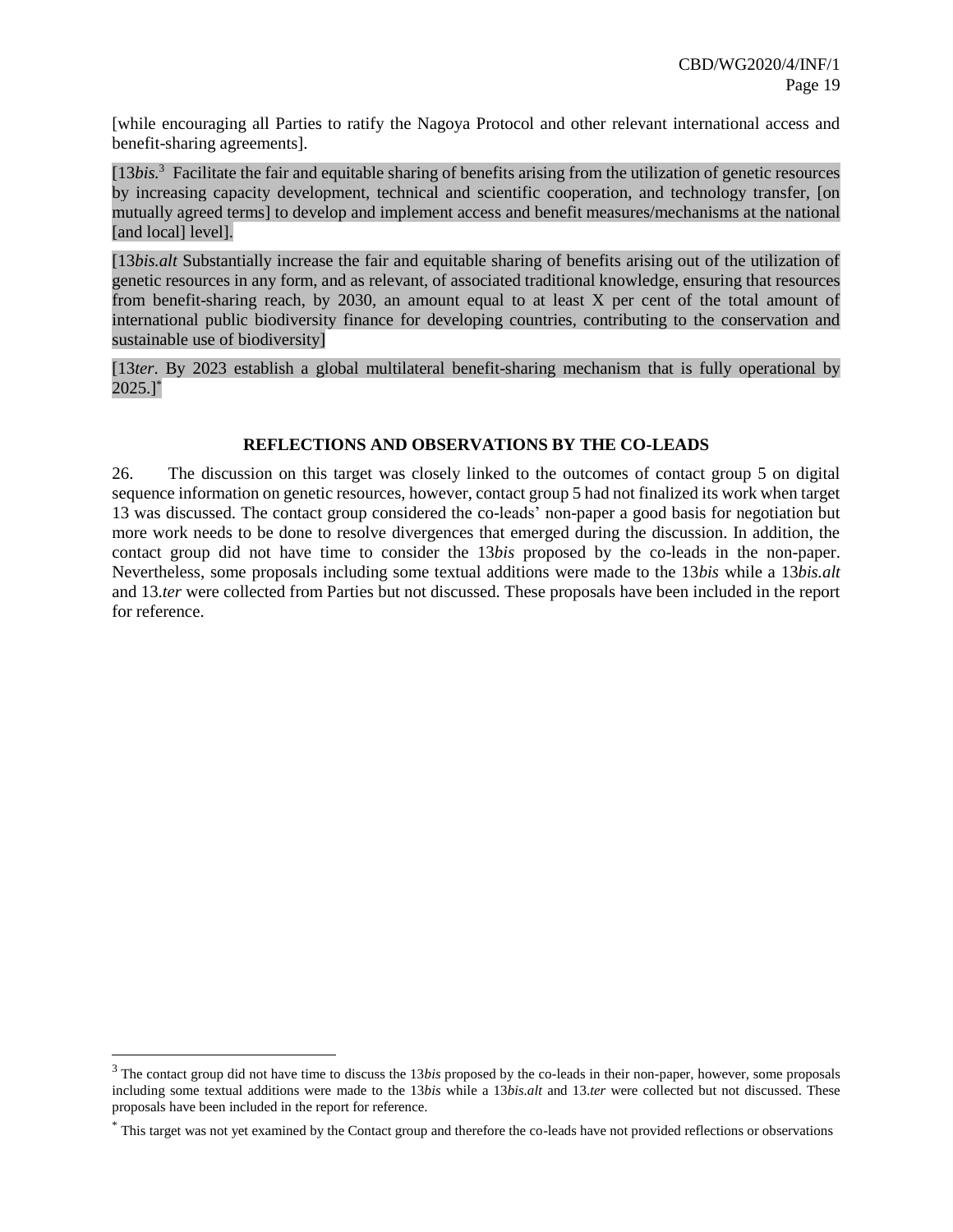# **OBSERVATION AND REFLECTIONS BY THE CO-LEADS OF CONTACT GROUP 4 TARGETS 14 TO 21; SECTIONS H TO K**

*Tools and solutions for implementation and mainstreaming*

#### **Target 14**

[Ensure the full integration of] [Fully integrate] biodiversity and its [multiple] values into policies, regulations, planning and development processes, poverty reduction strategies, [accounts,] and environmental impact assessments, across all levels of government and  $\frac{1}{\sqrt{1-\frac{1}{n}}}$  sectors of the economy, [progressively] aligning all public and private activities, [fiscal ]and financial flows with the goals and targets of this framework [and the Sustainable Development Goals].

## **REFLECTIONS AND OBSERVATIONS BY THE CO-LEADS**

27. Parties demonstrated general consensus that the focus of this target should be primarily on government actions. There was also general consensus on the critical role of mainstreaming biodiversity. However, there was divergence on some issues including the following:

*Private sector role*: in view of the general agreement that this target should be primarily focused on government actions, some Parties questioned the inclusion of private sector activities in the target and proposed to delete references to those activities;

(b) *Fiscal flows*: there was a proposal to include "fiscal" flows. Objection was raised, indicating this would be too big a commitment for governments;

(c) *Sectors*: while a proposal was made to include a list of specific sectors, some Parties were not supportive of such an inclusion;

## **Co-leads' observations:**

The long-term approach to mainstreaming (SBI-3 recommendation [3/15\)](https://www.cbd.int/doc/recommendations/sbi-03/sbi-03-rec-15-en.pdf) does not provide a list of specific sectors but refers to "key economic sectors, in particular those that relate to the IPBES approach for sustainability, possible actions and pathways, and nexus areas." (see rationale to headline action 1). Parties could decide to define an indicative list of productive sectors as part of the long-term approach.

(d) *SDGs*: there were proposals to include a reference to the Sustainable Development Goals at the end of the target, but some Parties cautioned that the global biodiversity framework, although aligned to the SDGs, has a different focus and scope.

## **Co-leads' observations:**

References to sustainable development, applicable to the whole GBF, can be included in section C. The proposed target is aligned with Target 15.9 of SDG 15, which states that: "By 2020, integrate ecosystem and biodiversity values into national and local planning, development processes, poverty reduction strategies and accounts."

# **Target 15**

[[Increase significantly the number / percentage of] [Take legal, administrative and policy measures to] [Ensure through mandatory requirements that [all]] businesses and financial institutions [, especially [large and economically significant businesses] [those with significant impacts on biodiversity,]] [assess, monitor, [disclose]] [regular evaluations] and [transparently report] [and accept responsibility for their] on their dependencies and impacts on biodiversity, human rights [and the rights of mother earth] [across operations, value chains and portfolios,] reduce [and manage] negative impacts [by at least half],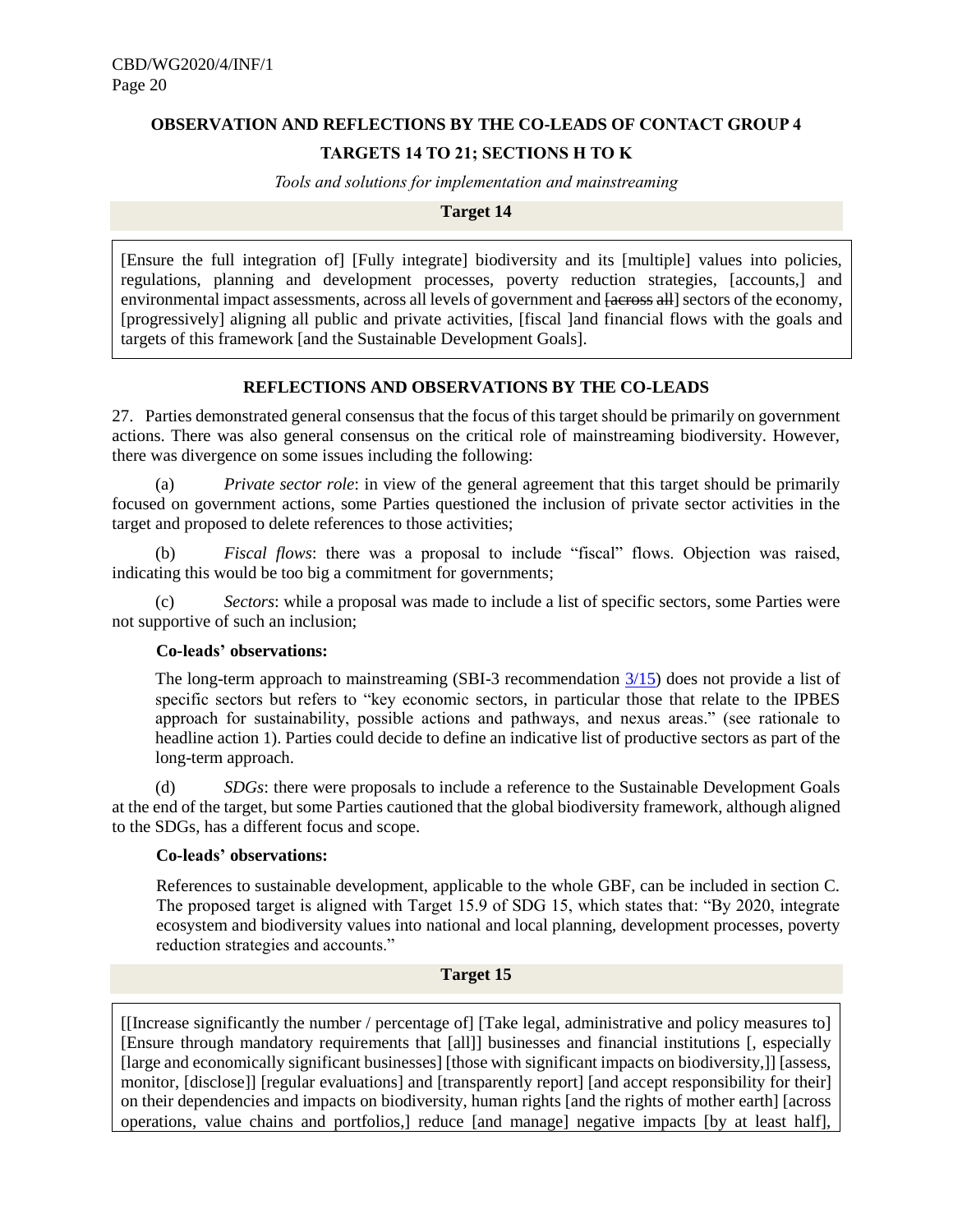[ensuring ABS compliance and reporting,] and increase positive impacts[, ensuring legal responsibility and accountability, through regulation of their activities, imposing penalties for infractions, ensuring liability and redress for damage and addressing conflicts of interest] reducing biodiversity-related risks to businesses and financial institutions and supporting the circular economy, [moving towards [sustainable patterns of production and extraction] the full sustainability] [of extraction and production practices], sourcing, supply chains, use and [disposal], [providing information needed to consumers to enable public to make responsible consumption choices that are biodiversity positive] [following a rightsbased approach] consistent and in harmony with the Convention and other relevant international obligations, together with Government regulation.]

[Encourage business and financial institutions to adopt [sustainable practices resulting on benefits to biodiversity] [biodiversity positive practice] and report on their dependencies and impacts on biodiversity.]

# **REFLECTIONS AND OBSERVATIONS BY THE CO-LEADS**

28. Parties demonstrated general consensus that the focus of this target should be primarily on businesses, and financial institutions. Some Parties also indicated that government had a role to play in creating an enabling environment. However, the following key points remain unresolved and would need further negotiation:

(a) *Ensure /Encourage*: different views were expressed on what the role of government should be in this target. The proposal in the co-leads' non paper focused on the role of government in ensuring that businesses report on their impacts and dependencies (including through legislation, policies, enforcement and liability requirements). However, some Parties argued that governments will bear the responsibility for the implementation of the global biodiversity framework, and thus the framework cannot compel the private sector to take action;

(b) *Mandatory requirements or regulation / voluntary action*: there were proposals to include mandatory requirements for business to assess and disclose their impacts and dependencies on biodiversity but some Parties preferred to encourage voluntary business actions;

(c) *All businesses / large businesses / business with significant impact*: There were different views regarding this element of the target. Several Parties indicated that the target should not address "all" businesses. Some proposed to limit it to "businesses with significant impact" or "large and economically significant businesses," while others wondered how these would be determined. Some Parties argued that small and medium enterprises are also critical for the target;

(d) *Numerical values and associated baselines*: several Parties asked what baselines would be used to measure "reducing negative impacts by half." Some Parties also questioned the use of a numerical target, suggesting it should be aspirational. An alternative proposal to measure the increase of the quantity of businesses that report and implement the rest of the activities of the target was raised.

## **Co-leads' observations:**

In the supplementary information on effective and feasible pathways for closing the biodiversity finance gap (CBB/SBI/3/INF/47), the Panel of Experts on Resource Mobilization suggests that a useful starting point for reducing the harmful expenditure underpinning production patterns is for countries to identify the economic sectors with the greatest impact and dependency on nature, and seek to put in place a supportive policy and regulatory framework to enable change by both business and financial actors.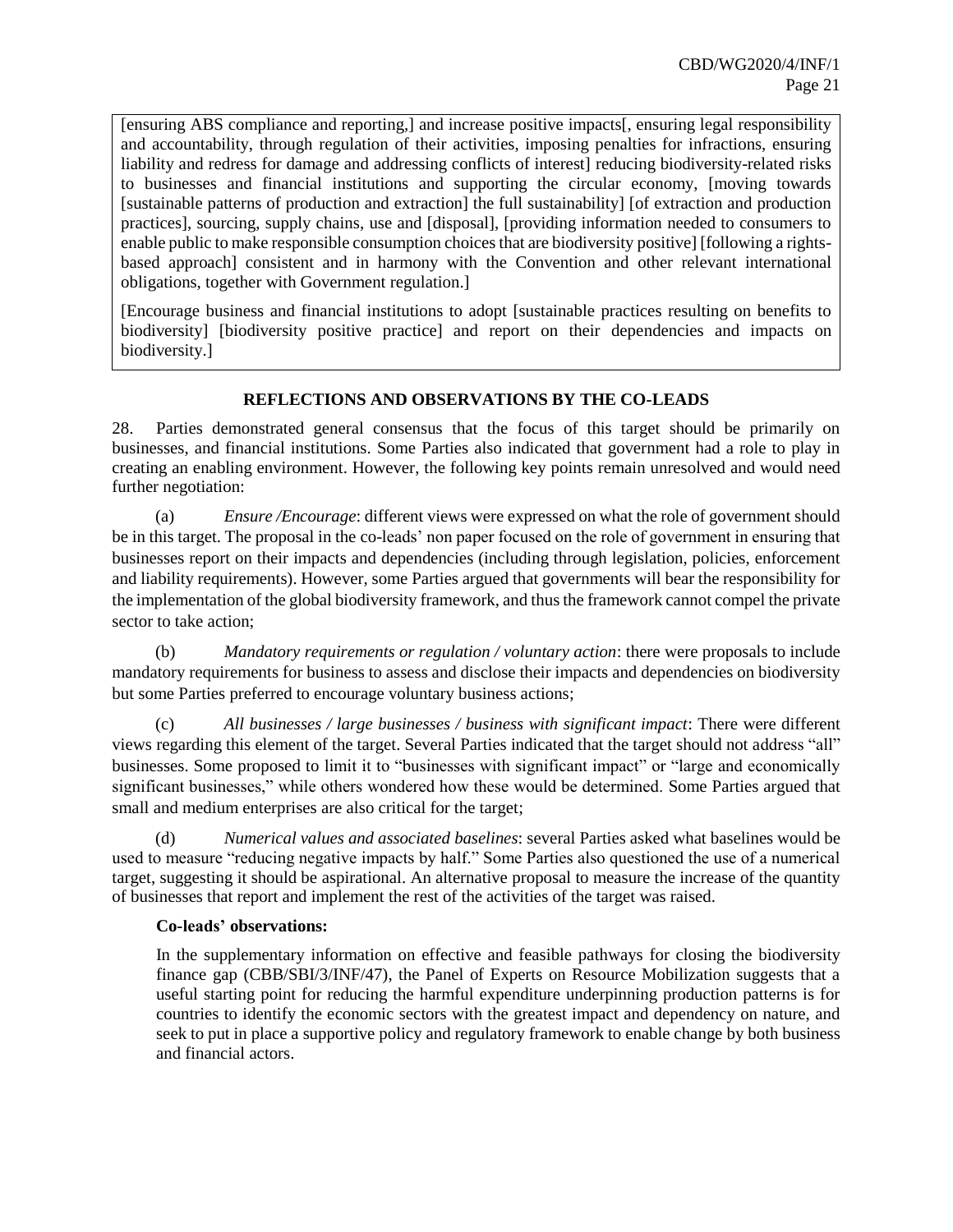#### **Target 16**

Ensure that [all consumers] [people] are encouraged and enabled to make [sustainable][and] [responsible] [consumption] choices [including] by [establishing supportive policy, legislative or regulatory frameworks], improving [environmental] education, and access to relevant [accurate and verified] information and alternatives, [and promote sustainable consumption of products and services] [in accordance with fairness and equity,] [taking into account [historical patterns of production and consumption, and] cultural [, economic and social] [preferences] [to halve the global footprint of diets, aligning human and planetary health, halve per capita global food waste, substantially reduce waste generation and reduce the net global consumption of all materials by 40 per cent while making consumption patterns more equitable] [and socio economic conditions][context]],[to move towards more sustainable patterns of consumption], to [and progressively] reduce [by at least half] [the] [food] waste [including food waste] [and significantly reduce all waste], and where relevant, [eliminate of the overconsumption of natural resources] [overconsumption of food] [and other materials][and products][, in order for all peoples to live well in harmony with mother earth] [to halve global per capita food waste and substantially reduce waste generation].

# **REFLECTIONS AND OBSERVATIONS BY THE CO-LEADS**

29. There was consensus that the focus of this target should be primarily on consumers/society. Many Parties, however, stressed that governments have a key role to play and it should be reflected on the target. A few key issues remained unresolved and would require further discussion:

(a) *Role of government*: divergent views were expressed on the role of government and how this should be reflected;

(b) *Numeric value*: Parties expressed divergent views on the numeric component of the target and asked for further clarification on the rational behind the co-leads proposal on halving food and other materials' waste. Some Parties also indicated that establishing a baseline would be extremely challenging. This should be addressed during the fourth meeting of the Working Group on the Post-2020 Global Biodiversity Framework;

(c) *Responsible vs. sustainable*: there were divergent views on language and while some Parties proposed to use responsible choices, other Parties would prefer to keep the co-leads' proposal and maintain sustainable;

(d) *Overconsumption*: many Parties were not favorable to include the expression overconsumption as this would greatly depend on national circumstances. Other Parties, however, proposed to keep reference to overconsumption as this could be perceived as lowering ambition and the global biodiversity framework should reflect SDG 12.

# **Co-leads' observations:**

The numeric component in this target was proposed in alignment with SDG 12.3. Parties could address separately halving the food waste and, where applicable, substantially reducing overconsumption of natural resources.

*Note: According to [latest projections](https://population.un.org/wpp/Publications/Files/WPP2019_Highlights.pdf), the global population could grow to around 8.5 billion in 2030, 9.7 billion in 2050. The equivalent of almost three planets could be required to provide the natural resources needed to sustain current lifestyles.*

*It is estimated that 1/3 of all food produced each year, – equivalent to 1.3 billion tons worth around \$1 trillion – ends up rotting in the bins of consumers and retailers, or spoiling due to poor transportation and harvesting practices.*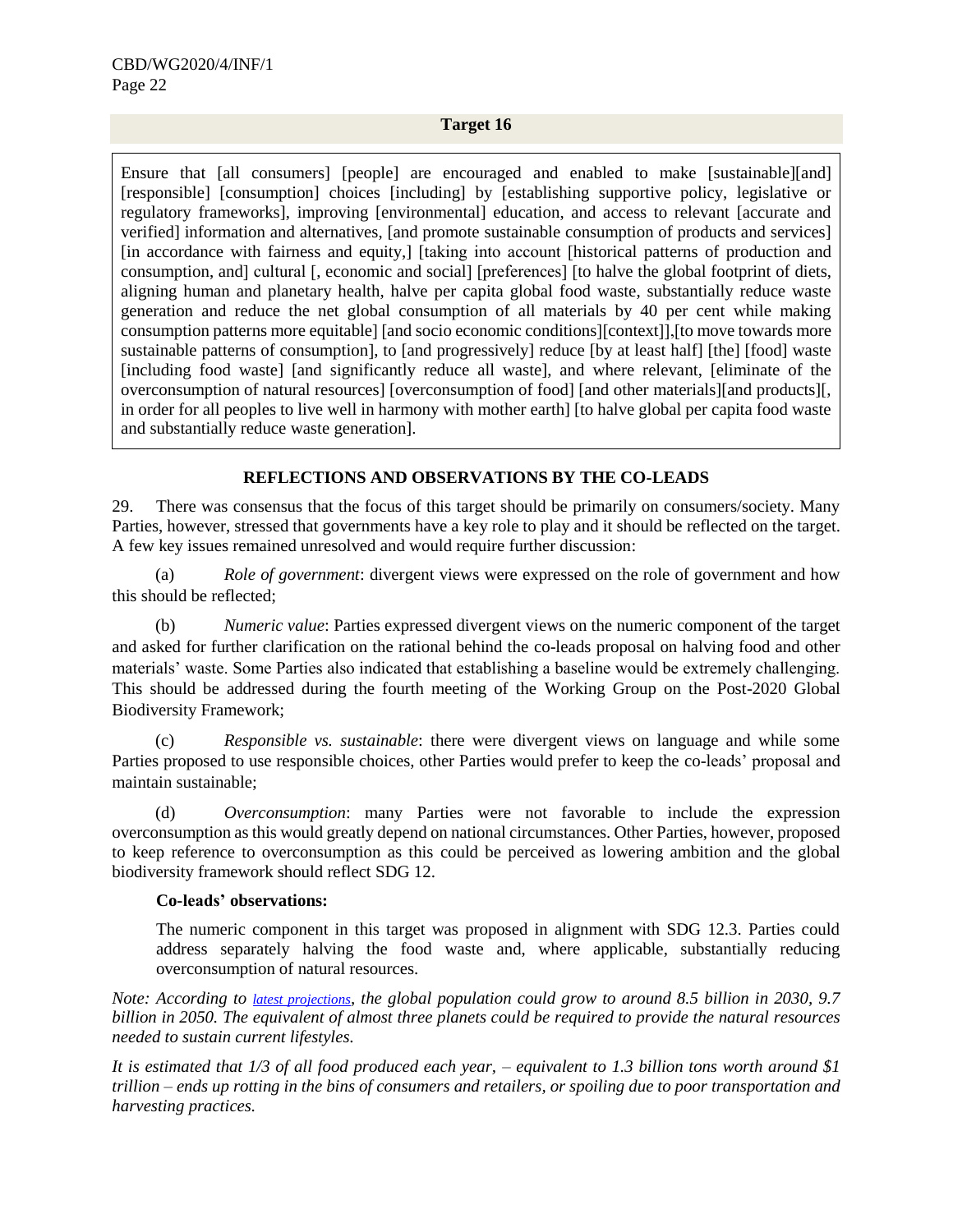## **Target 17**

Establish, strengthen capacity for, and implement [science-based] [environmental risk assessment] measures in all countries [based on the precautionary approach] to [prevent,] manage [or control] potential [adverse] impacts of [living modified organisms [resulting from]] [biotechnology] [including synthetic biology and other new genetic techniques] on biodiversity [and] ,[taking also into account the risks to] human health [following risk assessment procedures], [taking also into account socio economic considerations] [reducing] [avoiding or minimizing] [the risk of these impacts] [through implementing of horizon scanning, monitoring and assessment, ensuring liability and redress from damage], [while recognizing [and encouraging] the potential benefits of [the application of modern] biotechnology towards achieving the objectives of the Convention [and for meeting the food, health and other needs of the growing world population]].

# **REFLECTIONS AND OBSERVATIONS BY THE CO-LEADS**

30. During the third session of contact group 4, Parties demonstrated general support for the proposal in the co-leads' non-paper that was developed based on the views expressed by delegations during the second session. A few key issues remain unresolved and will need further discussion:

(a) *Biotechnology/Modern biotechnology*: There were divergent views on whether the scope of the target should cover biotechnology in a broader sense as per Convention (e.g. Article  $8(g)$ ) or focus mainly on modern biotechnology as per the Cartagena Protocol on Biosafety;

(b) *Socio, cultural and economic impacts assessment*: delegations expressed divergent views on the need to include socio, cultural and economic considerations in the text. Some Parties noted that these are already expressed in the Cartagena Protocol;

(c) *Positive impacts*: Parties expressed divergent views on the need to include reference to positive impacts of biotechnology in the target. Several Parties did not support inclusion of a reference to positive aspects, while others were in favour, noting that biotechnology can contribute to achieving the objectives of the Convention.

## **Target 18**

[Identify,] [redirect, repurpose to nature-positive activities, domestically and internationally,] [Eliminate,] [substantially] phase out or reform incentives harmful for biodiversity, [including all harmful subsidies] [in a just, effective and equitable way,] [in a manner consistent with WTO rules,] [taking into account national socio-economic conditions,] [while substantially and progressively] reducing them [by at least US\$ 500 billion per year], including all of the most harmful subsidies, [and ensure that financial savings are channelled to support biodiversity prioritizing the stewardship of IPLCs, smallholder producers, and women]] and ensure that positive incentives[, including public and private economic and regulatory incentives,] are scaled up, consistent and in harmony with the Convention and other relevant international obligations.

#### *Alt 1*

[Identify by 2025 and] [eliminate,] phase out [or reform] [all direct and indirect][subsidies] [incentives] harmful for biodiversity, [taking into account national socioeconomic conditions,] [in a [proportionate,] just, effective and equitable way, [in a manner consistent with WTO rules,] [while substantially and progressively] reducing them [at an absolute minimum] [annual spend] [by at least US\$ 500 billion per year,] [starting with the most harmful subsidies,]] [in particular fisheries and agricultural subsidies] [and[,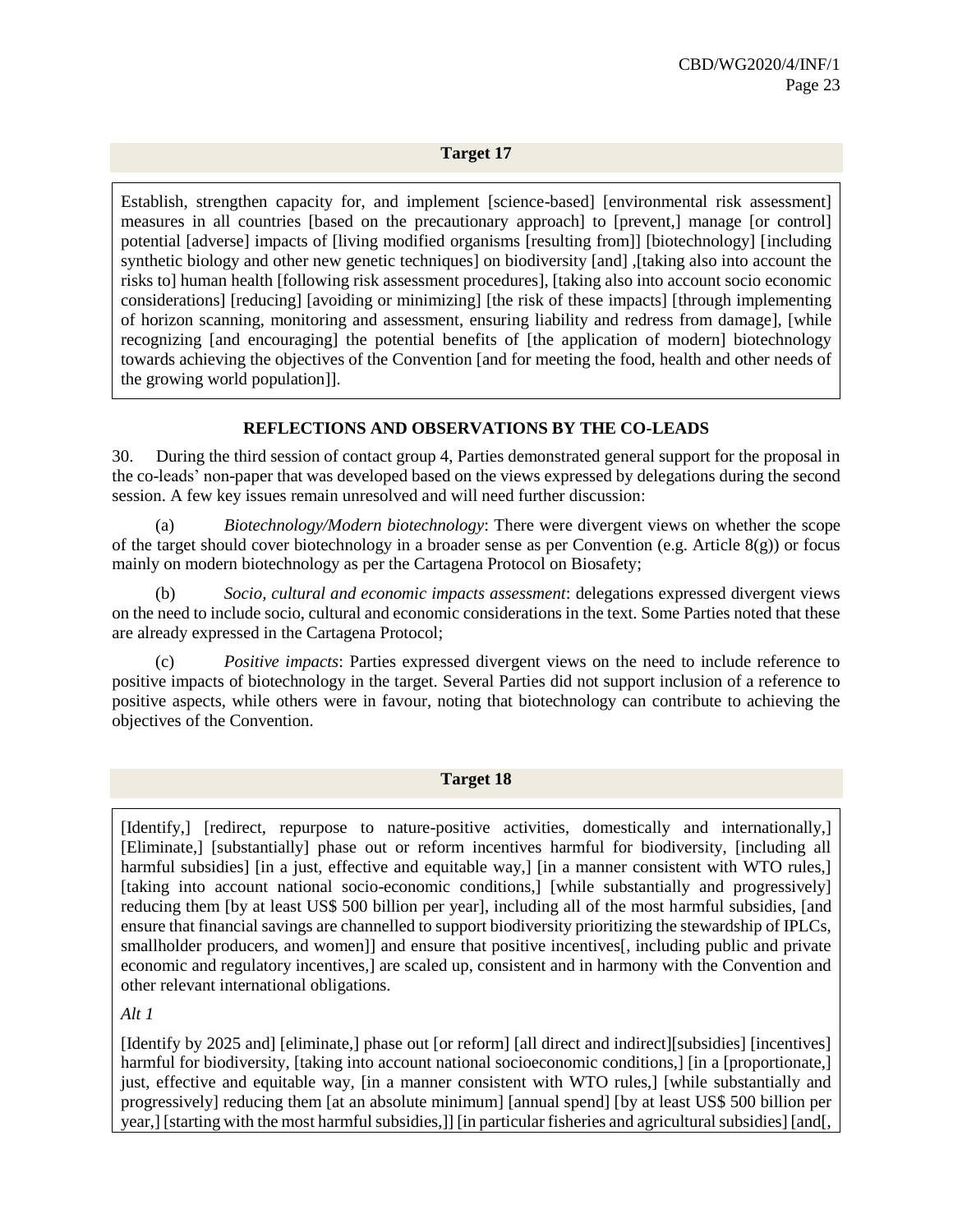as appropriate,] redirect and repurpose to nature-positive activities[, domestically and internationally,]] and ensure that [all] [positive] incentives [, including public and private economic and regulatory incentives,] are [either positive or neutral for biodiversity, including payments for environmental services] [scaled up][, consistent and in harmony with the Convention and other relevant international obligations].

*Alt 2*

[Identify] and eliminate[, redirect or repurpose to nature-positive activities,] incentives harmful for biodiversity including all harmful subsidies and ensure that positive incentives are scaled up[, consistent and in harmony with the Convention and other relevant international obligations].

# **REFLECTIONS AND OBSERVATIONS BY THE CO-LEADS**

31. There was general consensus on the need to address incentives harmful for biodiversity. Parties, however, had divergent views on several aspects of the target and further discussions will be needed to streamline the scope and focus of the target:

(a) *Action verbs* – *Identify/redirect/repurpose/eliminate/phase out/reform*: There were divergent views on the action verbs to be included in the target. Some Parties supported the need to ramp up ambition and focus on eliminating harmful subsidies;

# **Co-leads' observations:**

Action verbs could be addressed in different levels. "Redirect" and "repurpose" could be directly link in the target to the investment of activities and positive incentives for the conservation and sustainable use of biodiversity.

(b) *Reference to relevant international obligations*: there were divergent views on whether, and if so how, to include reference to other relevant international obligations. While some delegations indicated support to referencing WTO obligations, several Parties indicated that the framework should not include specific references to other international agreements as there is no hierarchy between them and rather reference other relevant international obligations in line with the language used in Aichi Biodiversity Target 3.

(c) *Nature positive activities*: while some Parties suggested referencing nature-positive activities in the target, others indicated that this would be challenging since that the concept of "naturepositive activities" has not yet been clearly defined and may be open to interpretation.

# **Target 19.1**

[[In accordance with Article 20 of the Convention,] [Progressively] Increase [annual] financial resources [from all [public and private] sources] [by] [reaching] [at least] [US\$ 200 billion per year] [by X% global GDP, in accordance with the OECD Outlook to 2030,] [by 1% GDP] by 2030,] including new, additional, innovative and effective[, timely and easily accessible] financial resources by (a) [progressively] increasing [new and additional] international [public financial resources from [developed countries][countries with capacity to do so]] [financial flows] to developing countries [in] need of support to deliver on their NBSAPs in light of their capacities] [and IPLCs] [through direct access modalities] [reaching] [by] at least [US\$ 10 billion per year [at an increasing percentage]] by 2030 [in form of international grants [to developing countries]], [acknowledging common but differentiated responsibilities, [b) leveraging private finance, (c) [progressively] [increasing] [doubling] domestic resource mobilization [including through addressing sovereign debt in just and equitable ways] [by 1% GDP] [by 2030][, and [(d) establishing a new international financing instrument,] [(e) building on climate financing] while enhancing the effectiveness[, efficiency and transparency] of resource use and [developing and implementing] [taking into account] national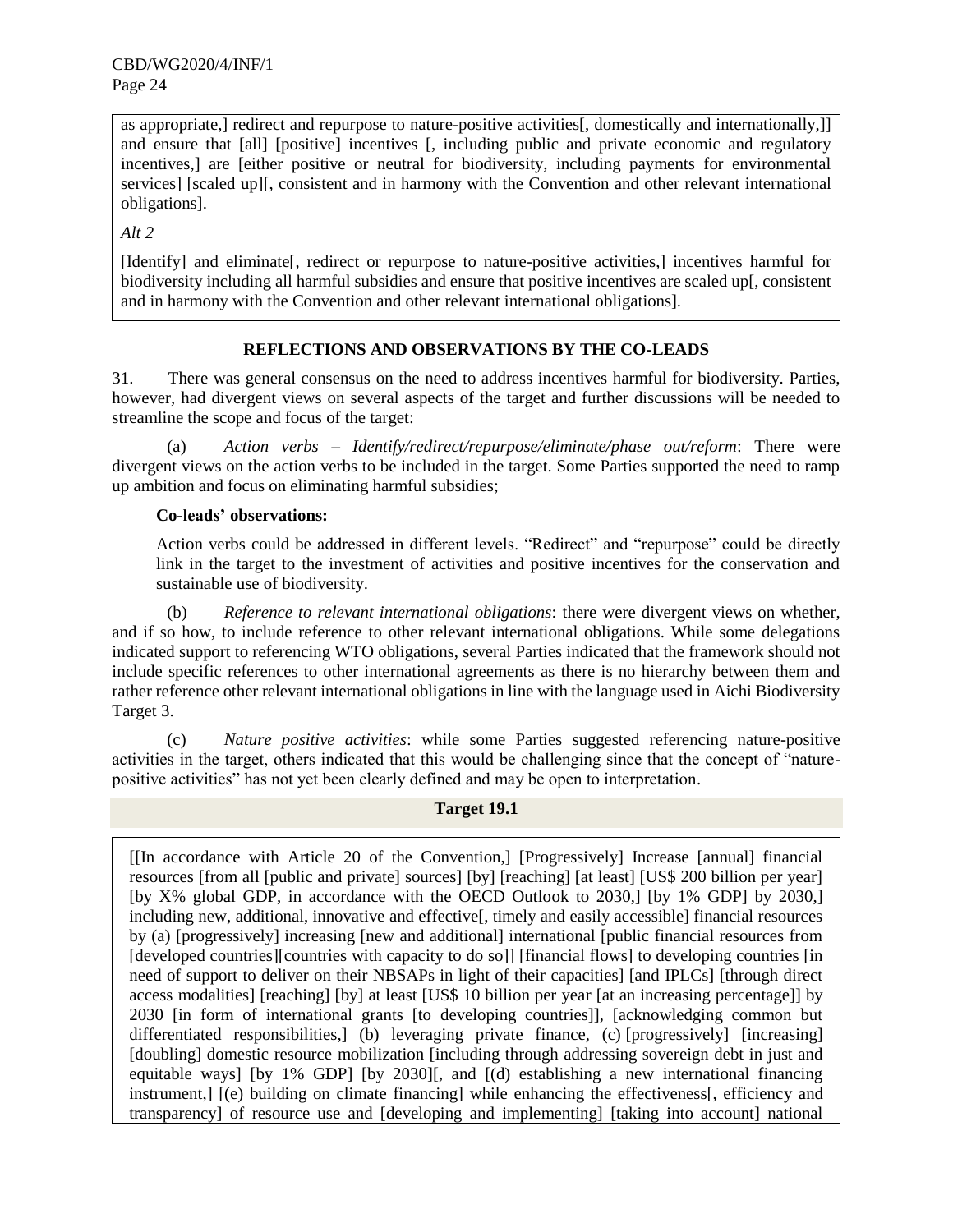biodiversity finance plans or [similar instruments] [the instrument developed to measure the dimension of the local biodiversity financial gap] [and/or the cost of implementation of NBSAPs].]

# *Alt 1*

[In accordance with Article 20, developed country Parties shall provide X USD bn [per year] in new and additional financial resources to developing country Parties to meet the agreed full incremental costs of implementation of the post-2020 GBF, [including through increased funding for the Global Biodiversity Fund,] avoiding double counting, enhancing transparency and predictability, and stimulating payments for environmental services.]

# *Alt 2*

[Increase financial resources for biodiversity from all sources, including domestic, international, public and private sources, aligning them with the post-2020 GBF. Enhance the effectiveness, efficiency and transparency of such resources use[, through the use of national biodiversity finance plans or similar instruments].]

# **REFLECTIONS AND OBSERVATIONS BY THE CO-LEADS**

32. There was general support for this target, but Parties expressed divergent views on its key aspects and further discussions will be needed to reach common ground.

(a) *Common but differentiated responsibilities (CBDR)*: several Parties proposed to include the principle of common but differentiated responsibilities more explicitly in the target while others were not in agreement;

## **Co-leads' observations:**

Being a principle, CBDR could be addressed in section B.bis of the global biodiversity framework.

(b) *1 per cent GDP*: divergent views were expressed regarding the inclusion of reference to 1 per cent GDP in this particular target, with respect to both international financial flows to developing countries and domestic resource mobilization;

(c) *Nature positive activities*: while some Parties suggested referencing nature-positive activities in this target, many others indicated that this would be challenging since the concept of "naturepositive activities" is not yet clearly defined and may be open to interpretation;

(d) *Reference to Article 20 of the Convention*: while some Parties expressed their strong support to including reference to Article 20, others were not supportive and proposed to refrain from making specific references in the post-2020 global biodiversity framework.

# **Co-leads' observations:**

Being a disposition that applies to the implementation of the Convention, Art. 20 could be addressed in the section C of the global biodiversity framework.

## **Target 19.2**

Strengthen capacity-building and development, access to and transfer of technology, and promote development and access to innovation, [technology horizon scanning, monitoring, and assessment,] and technical and scientific cooperation, including through south-south, north-south and triangular cooperation, to meet the needs for effective implementation, particularly in developing countries[, achieving a substantial increase in joint technology development and joint scientific research programmes for the conservation and sustainable use of biodiversity and strengthening scientific research capacities,] commensurate with the ambition of the goals and targets of the framework.